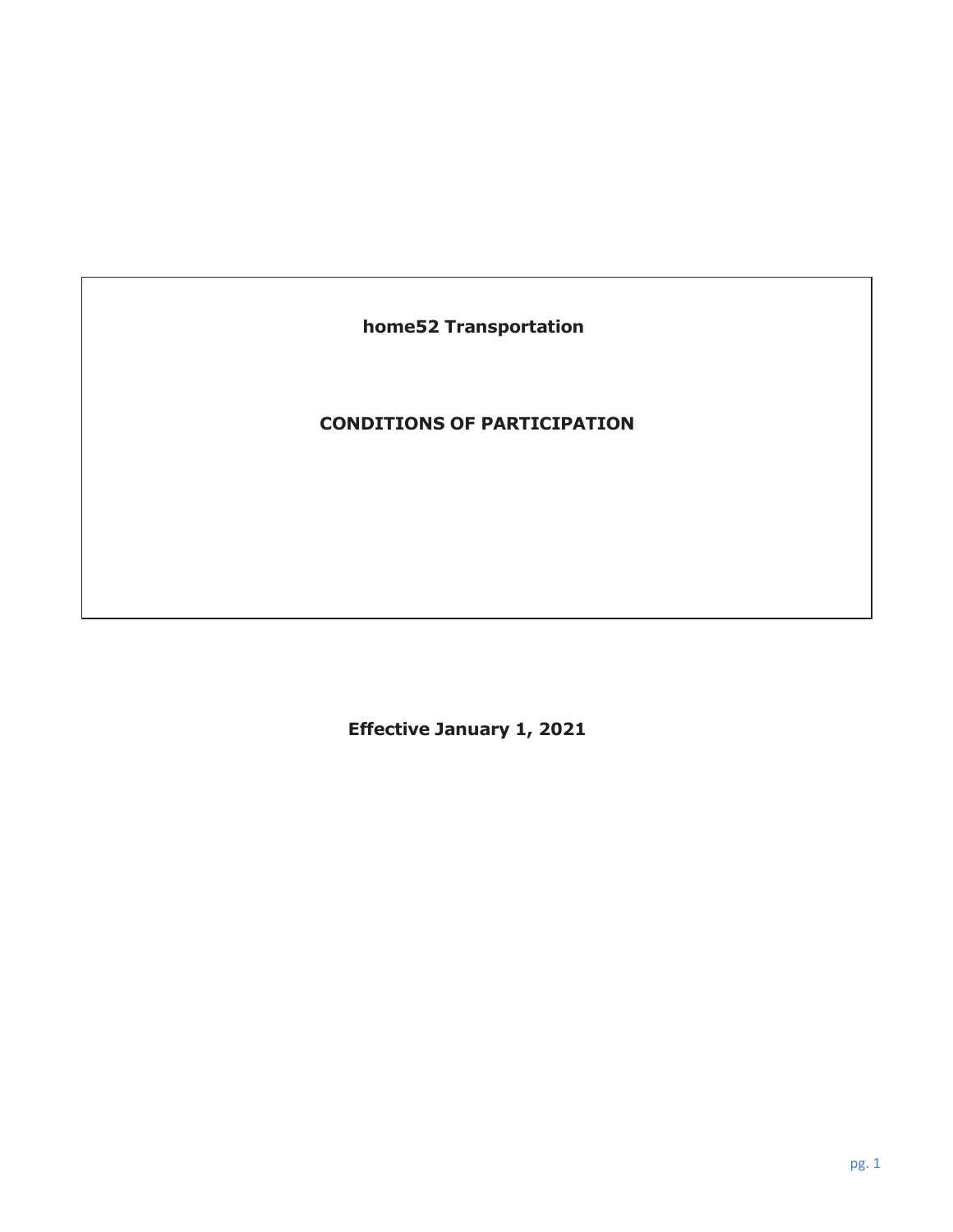# **home52 Transportation SERVICE PROVIDER CONDITIONS OF PARTICIPATION**

### TABLE OF CONTENTS

| Attachment B home 52 Free Database Reviews and BCII Criminal Records Check 11 |  |
|-------------------------------------------------------------------------------|--|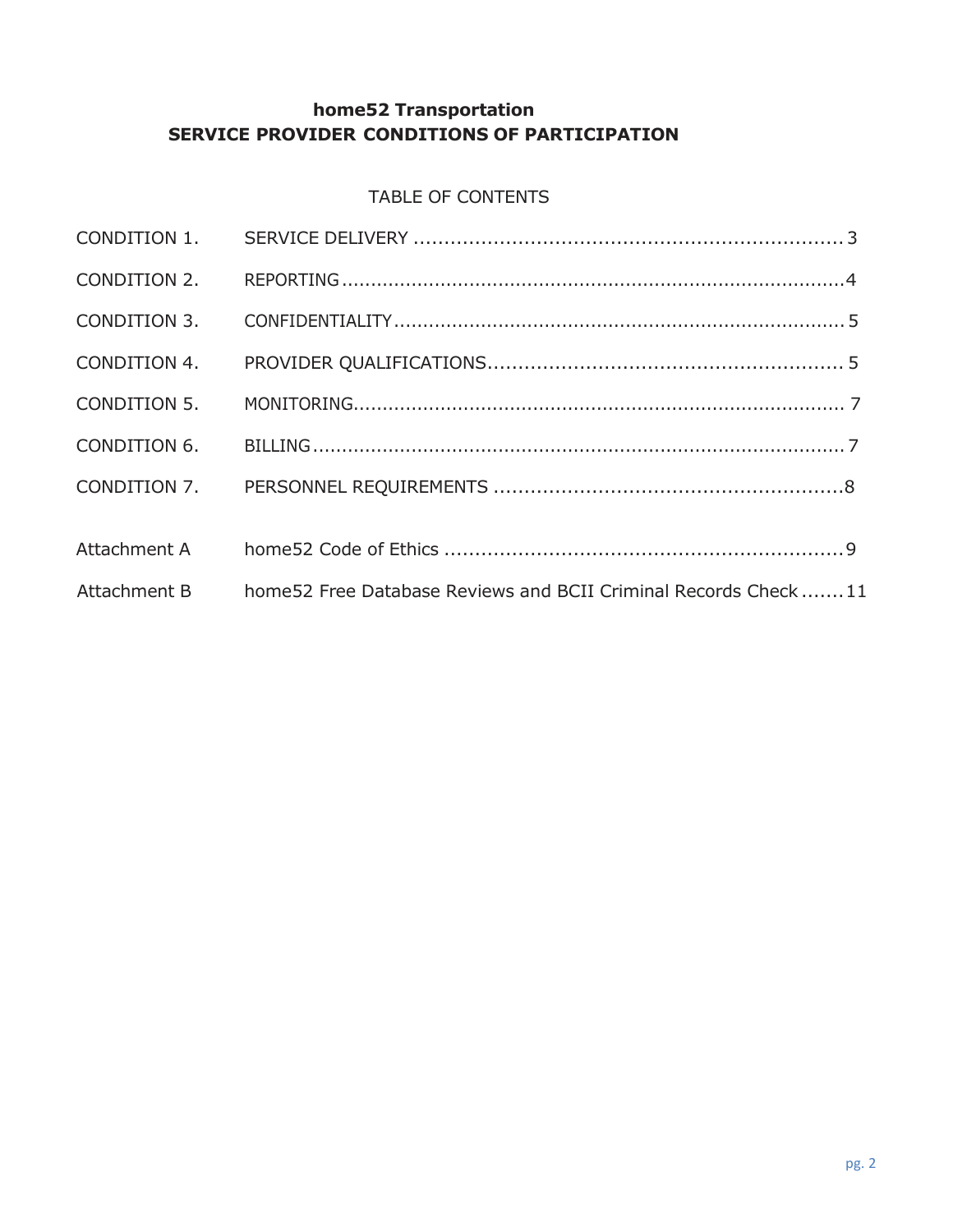The Provider must comply with all contract requirements, whether the provider furnishes services directly or by sub-contracting the services, Conditions of Participation, relevant Service Specification(s), monitoring and reporting requirements of home52, and billing requirements.

As Providers review the Conditions of Participation, it may be helpful to keep in mind that home52 is a wholly owned subsidiary of the Council on Aging (COA). As a subsidiary of COA, home52 will utilize some of the services provided by COA including, but not limited to Provider Services, Technology and Innovation Services, Communications, and Fiscal/Accounting Services. home52 Transportation is a transportation coordination system provided by home52. All transportation contracts approved as a result of this RFP will be between the Provider and home52. Services provided as a result of a contract with home52, may be provided by COA departments.

#### <span id="page-2-0"></span>**Condition 1. Service Delivery**

- 1.1 The Provider must supply evidence of the ability to meet all requirements of home52 Transportation.
- 1.2 The Provider must maintain an appropriate in-vehicle device that can operate home52 Transportation's Transportation Management System (TMS). The device must be in the vehicle, and the Provider must be signed on to the TMS system at the time of transport of any home52 clients.
- 1.3 The Provider must initiate services on the date specified or on a negotiated start date. All direct transportation services must take place on the date dispatched through the home52 TMS or as scheduled with the Provider.
- 1.4 The Provider must deliver services in compliance with the Service Specification(s), and in accordance with any directives provided by home52 Transportation.
- 1.5 The Provider will consult with home52 Transportation regarding any potential service disruptions that impact pre-scheduled trips and/or dedicated vehicle commitments in the next 14 days. The Provider will consult with COA's Provider Services for long-term, temporary or permanent disruptions. Notification may be by telephone, email, or fax.
- 1.6 The Provider must notify home52 Transportation as soon as safely possible, via the TMS system or by phone, of a known change in client status, needs, or location.
- 1.7 In the case of TMS system failure, the provider must maintain accurate and dated documentation regarding contact with clients and service delivery.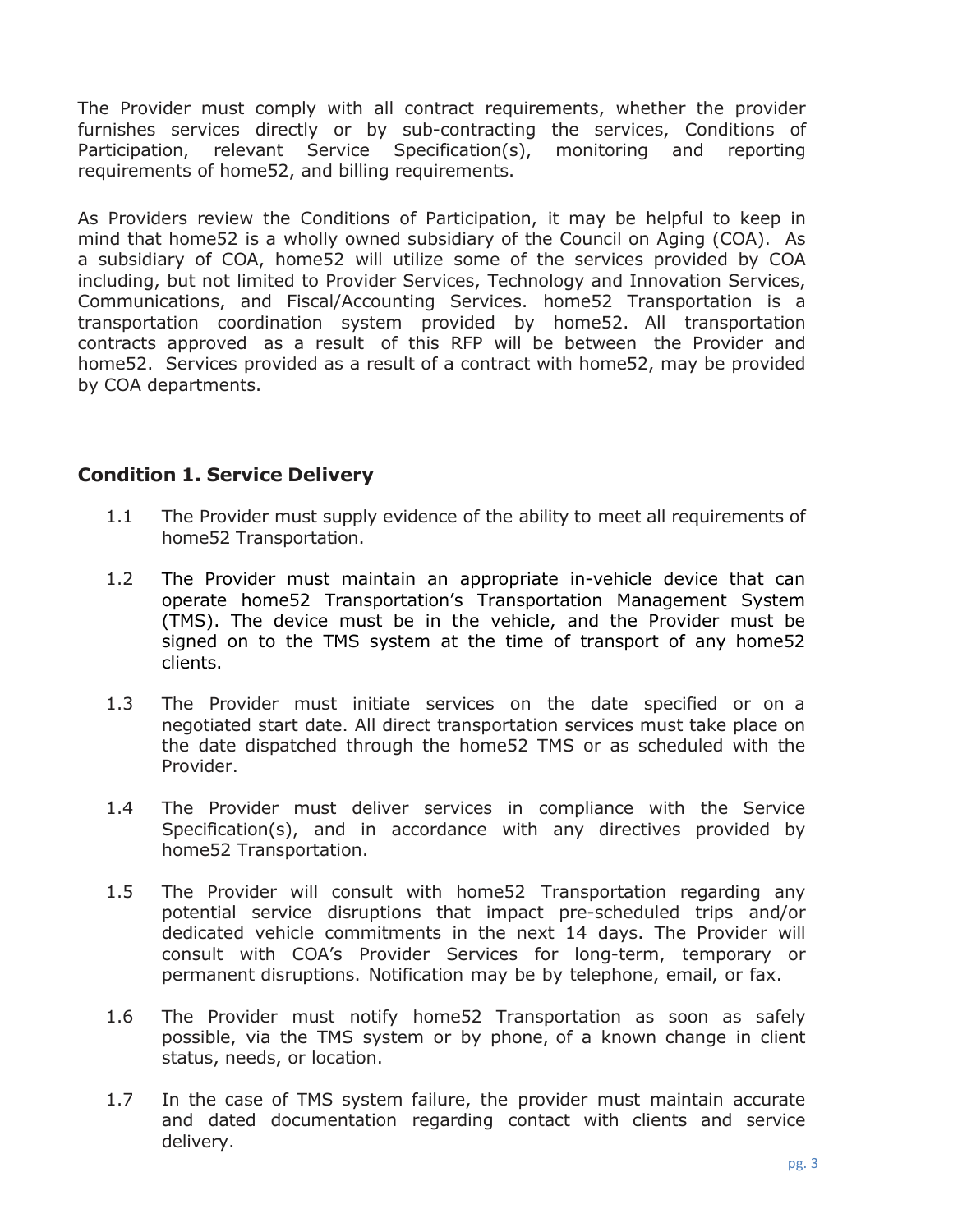- 1.8 In the event of a staff member's absence that will disrupt agreed upon services, the Provider must notify home52 Transportation immediately so alternative arrangements can be made.
- 1.9 The Provider must participate in home52 Transportation and Provider problem resolution to promote continuing service delivery prior to any disruption in service delivery. This may include case conferencing in person or telephone.
- 1.10 The Provider must notify home52 in writing at least thirty (30) calendar days prior to the last day the Provider furnishes service to the client. In the event the Provider's employee health or safety is at risk, home52 may make an exception and agree to fewer than thirty (30) day notice.
- 1.11 The Provider, if terminating, being purchased by, or merged with another entity must furnish written notice to COA's Provider Services Department at least sixty (60) days prior to the termination, effective merger or purchase date. home52 will determine if and how clients will be informed of any service provider changes.

## <span id="page-3-0"></span>**Condition 2. Reporting**

The Provider must have a written procedure for documenting client incidents. The procedure must include twenty-four (24) hour notification with a written follow-up report to COA's Provider Services Department.

- 2.1 Major Unusual Incident (MUI) The Provider must notify COA's Provider Services Department or their designee of any MUI that impacts the Provider and/or any client served pursuant to the Provider Agreement. The notification shall be phoned or e-mailed to the within one (1) hour after the Provider becomes aware of the MUI.
- 2.2 A MUI is any alleged, or actual occurrence of an incident/event that could adversely affect the health or safety of a client, the credibility of Provider's staff or organization, or any incident in which home52 or Provider may have liability. MUIs include, but are not limited to: abuse; neglect; suspicious accident; death from abuse, neglect, serious injury, or any reason other than natural causes; criminal or suspected criminal acts; a police, court/legal, or public complaint which has the potential to be reported to the media or elected officials or any in which home52 or Provider may have liability; lawsuit or potential lawsuit.
- 2.3 In case of a MUI, the provider must:
	- a. Notify COA's Provider Services Department or their designee of any interruption in service to all clients or to a significant number of clients serviced by Provider.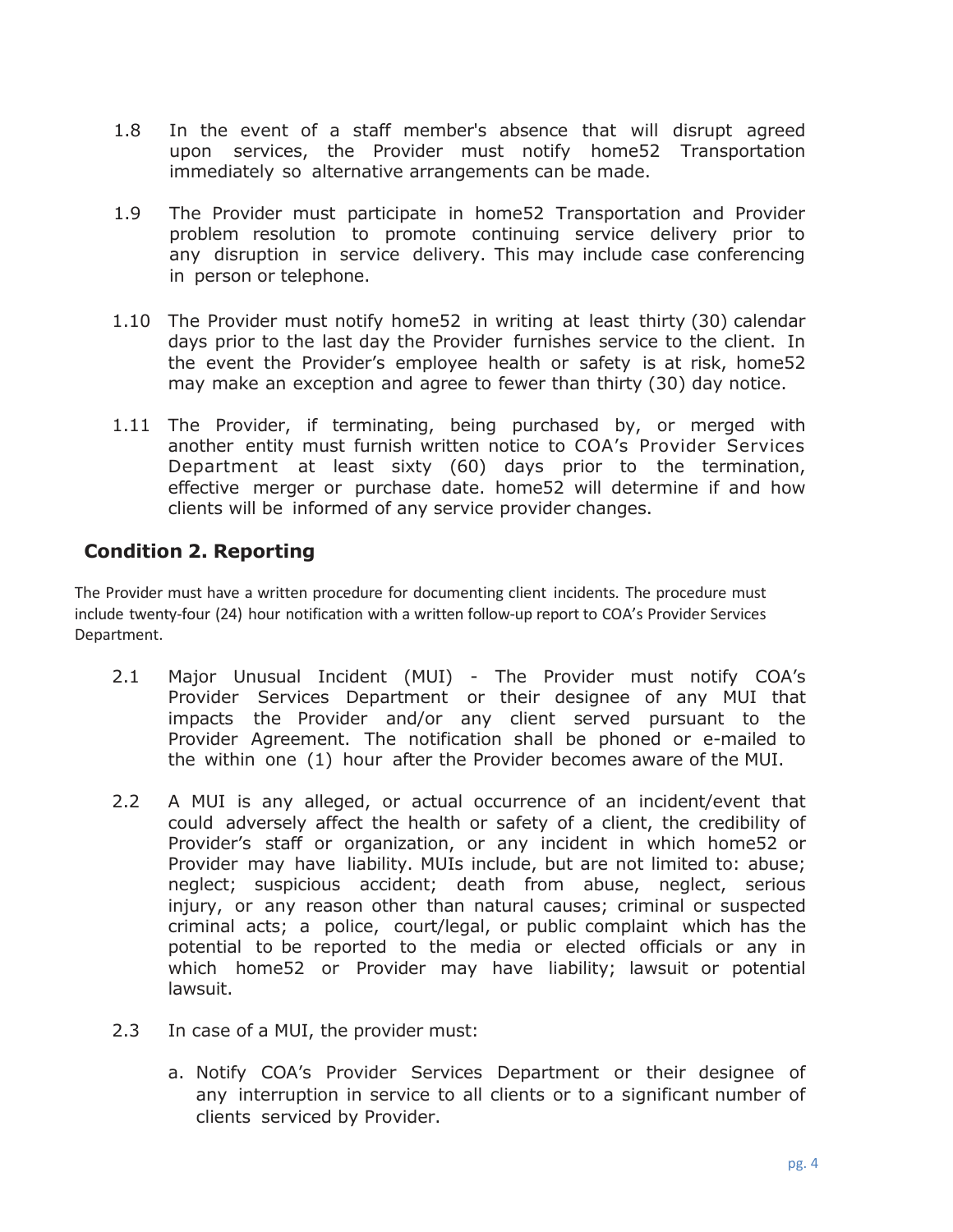- 2.4 If contacted by the news media regarding a MUI, the Provider is not to respond to the media inquiry but must contact within one (1) hour COA's Communications Director by phone or by email.
- 2.5 The Provider must report any suspicion of abuse, neglect, and/or exploitation to the Care Manager, and to Adult Protective Services at the Ohio Department of Jobs and Family Services (ODJFS), according to section 5101.61 of the Ohio Revised Code.
- 2.6 The Provider must carry and maintain the required insurance coverage as identified in the home52 Provider Agreement. Provider shall furnish home52 or it's designee with a Certificate of Insurance evidencing the required coverage.
- 2.7 The Provider must have a written procedure identifying steps clients must take to file an insurance claim.
- 2.8 The Provider must have a written procedure for follow-up and investigation of client complaints and grievances.

## <span id="page-4-0"></span>**Condition 3. Confidentiality**

- 3.1 The Provider must obtain written approval from home52 to release client-specific information to sources outside of home52.
- 3.2 The Provider must have a written Confidentiality policy and practices must assure compliance with HIPAA regulations.

## <span id="page-4-1"></span>**Condition 4. Provider Qualifications**

- 4.1 The Provider must be a formally organized business or service agency, registered in good standing with the Ohio Secretary of State.
- 4.2 The Provider must furnish the names of all entities with 5% or more ownership of the agency.
- 4.3 The Provider must have a written statement defining the purpose of its business or service agency.
- 4.4 The Provider must have and abide by written procedures supporting the operation of the business and service provision. Entities with a governing board must have written bylaws; and, if the provider is incorporated, the provider must have articles of incorporation.
- 4.5 The Provider must have a written table of organization which clearly identifies lines of administrative, advisory, contractual, and supervisory authority and responsibility to the direct care level.
- 4.6 The Provider shall not allow a staff person or volunteer to furnish a service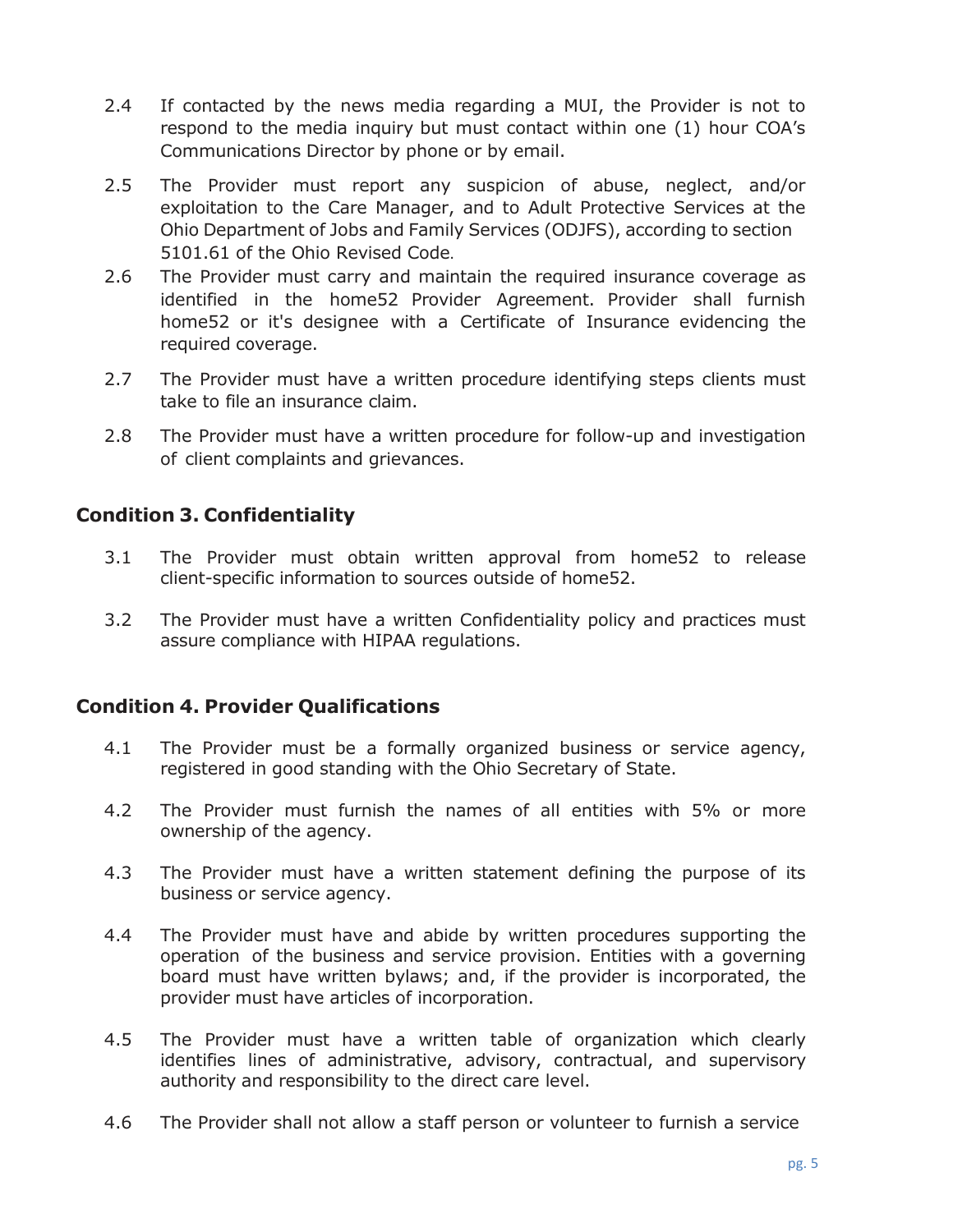to a client if the person is the client's spouse, parent, stepparent, legal guardian, power of attorney, or authorized representative.

- 4.7 The Provider must provide supervision to any volunteer in a direct care position.
- 4.8 The Provider must have a physical facility from which to conduct business that meets all zoning regulations for their location. home52 must be notified of any change in location prior to the relocation.
- 4.9 The Provider must have a primary business telephone listed under the name of the business, locally, and/or a toll-free number available through directory assistance that allows for reliable, dependable and accessible communication.
- 4.10 The Provider must designate and utilize a locked storage space for the maintenance of client records and have a process to backup computer files including electronic verifications.
- 4.11 The Provider must not operate the business in violation of any applicable federal, state, or local laws and regulations or established guidelines of home52 as identified in the Agreement.
- 4.12 Provider shall notify COA's Provider Services Department or their designee immediately in the event it becomes aware of any such actual or proposed debarment, suspension, ineligibility, or voluntary exclusion.
- 4.13 The Provider shall conduct the free database reviews and BCII criminal records check of all volunteers, applicants and existing employees providing direct care to home52 clients. Direct care is defined as any in-person contact with one or more clients who receive home52 service or any access to a client's personal property or personal records. (See Attachment B-home52 Free Database Reviews and BCII Criminal Records Check Rule for details)
- 4.14 The provider shall have a written statement supporting compliance with 45 C.F.R. 80.4 (October 1, 2015 edition) regarding the provision of goods and services.
- 4.15 The provider shall have a written statement supporting compliance with the "Equal Employment Opportunity Act of 1972" (as in effect on March 4, 2016) federal wage-and-hour laws, and workers' compensation laws regarding the recruitment and employment of persons.
- 4.16 The Provider shall annually provide to COA's Provider Services Department a written statement that certifies that the Provider has paid all applicable federal, state, and local income and employment taxes.
- 4.17 The Provider must have a written quality improvement process which addresses client satisfaction regarding service delivery and internal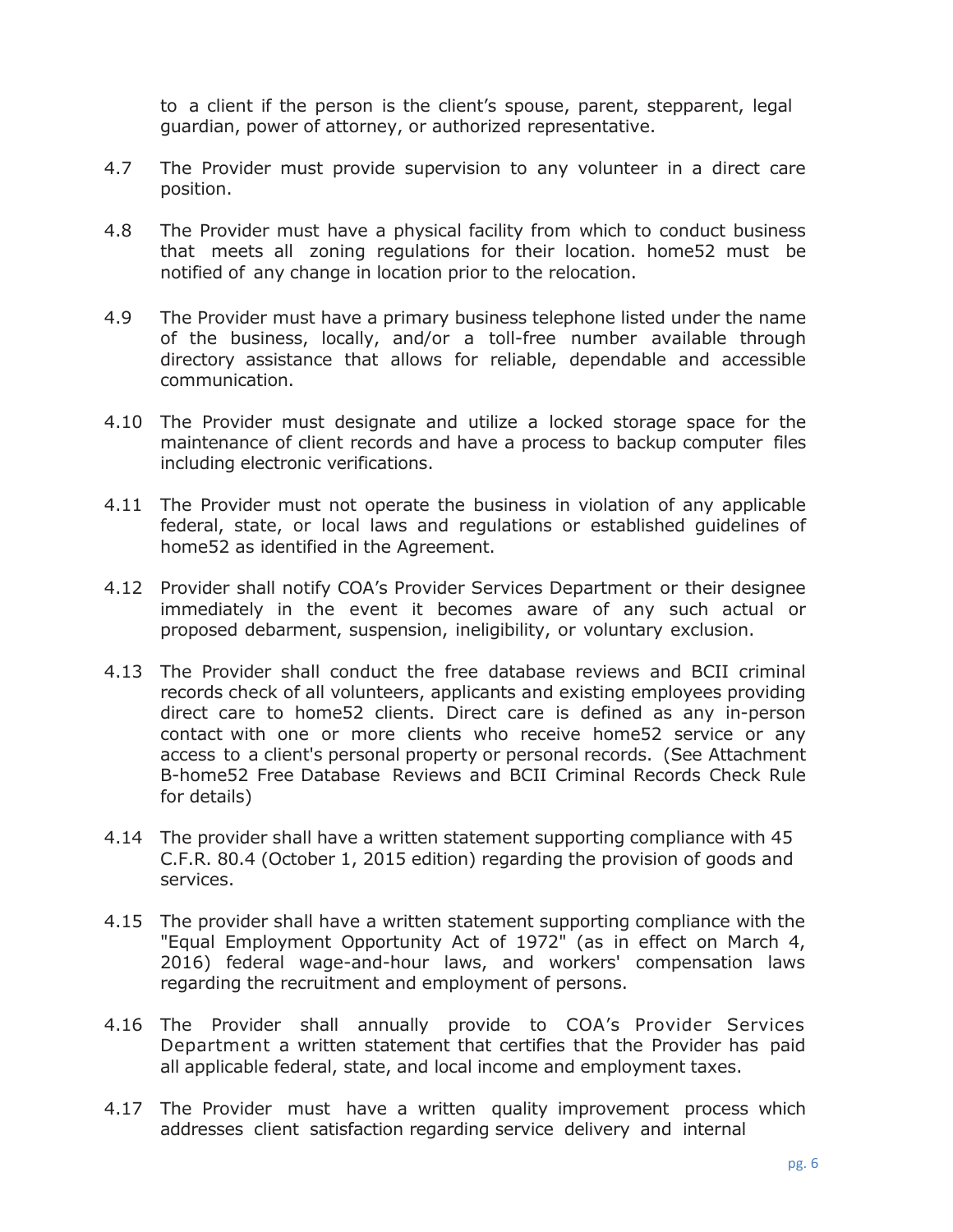monitoring of operations.

4.18 The Provider must coordinate any community outreach activities including those involving the news media with home52, in partnership with COA's Communications Director prior to planning such activities. Outreach is defined as activities or services that specify or highlight home52 and/or it's clients.

### <span id="page-6-0"></span>**Condition 5. Monitoring**

- 5.1 The Provider shall retain all records necessary, and in such form, so as to fully disclose the extent of the services the Provider furnished and significant business transactions in accordance with the time period identified in the Agreement.
- 5.2 To the extent permitted by law, the Provider must allow representatives of home52 and the County or their designee immediate access to the Provider facility and full access to policies, procedures, records, and other documents related to the provision of service to home52 clients. The Provider must cooperate with said representatives in periodic reviews.

## <span id="page-6-1"></span>**Condition 6. Billing**

- 6.1 The Provider must utilize the home52 TMS system, which is used to maintain dated documentation to support services delivered and billed. Documentation must include client or caregiver signatures, or electronic verification as outlined in the Service Specifications.
- 6.2 The agency must have documentation in the client's record when a client is unable to sign for service delivery with a reason client is unable to sign. Provision is then to be made for acceptance of the client's initials or signature of choice identified in the client's record.
- 6.3 The provider must utilize home52 TMS for service provision, invoicing, and other related home52 activities.
- 6.4 The Provider is responsible for regular review of TMS records used for payment purposes. The Provider is responsible for bringing any potential discrepancies to the attention of the home52 Transportation Manager, or their designee.
- 6.5 The Provider must agree to accept reimbursement for service(s) rendered at the unit rate agreed upon with home52.
- 6.6 The Provider may not bill any home52 clients for authorized service(s) delivered or solicit any clients for a donation.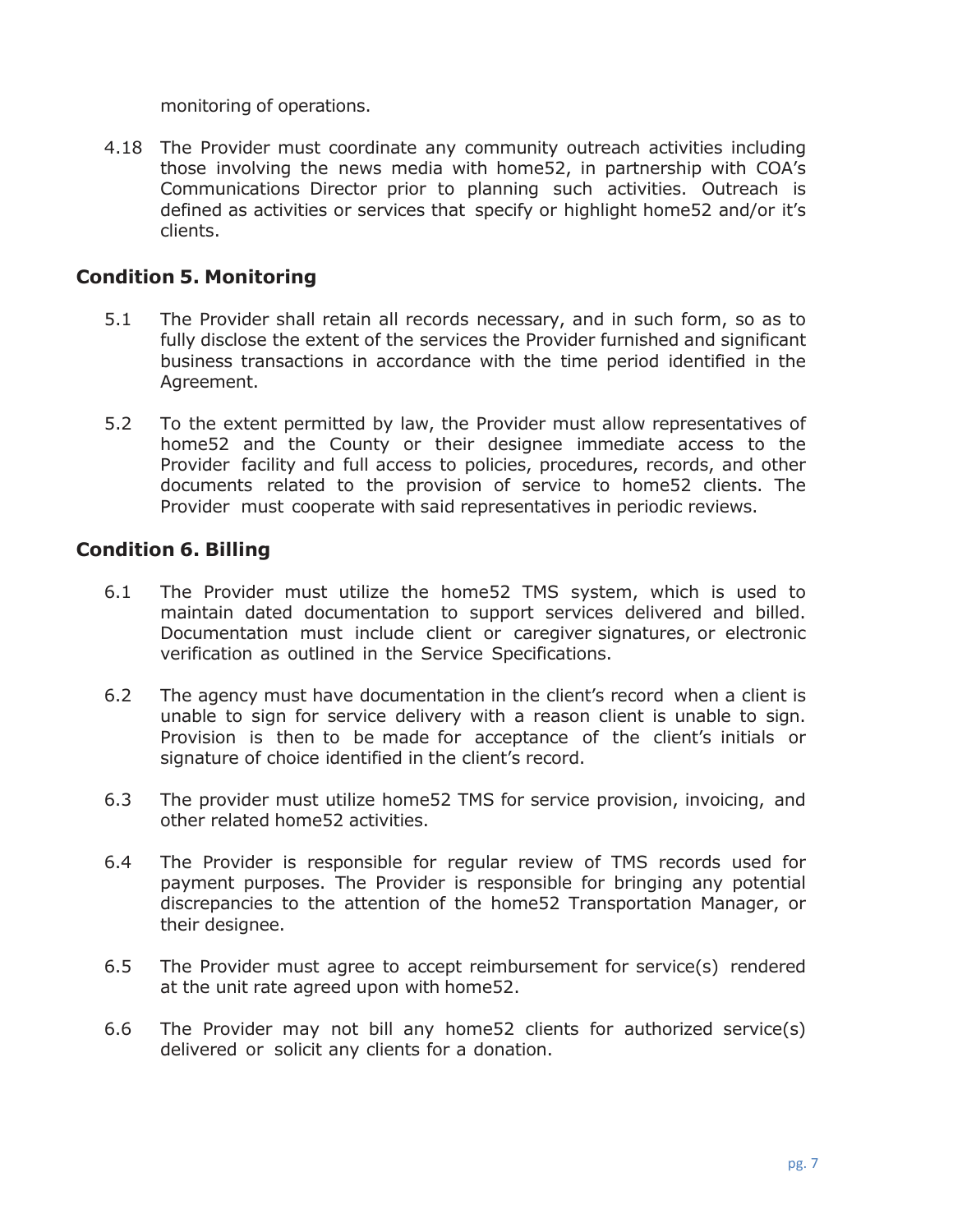## <span id="page-7-0"></span>**Condition 7. Personnel Requirements**

- 7.1 The Provider must have written job descriptions for each position involved in the direct delivery of home52 services (employed or contracted). Volunteers must be provided an outline of their responsibilities.
- 7.2 The Provider must maintain a personnel file on every staff member and volunteer who provides service to home52 clients which includes:
	- a. A resume or application outlining work history and training.
	- b. Documentation signed and dated by each staff member indicating receipt of an employee handbook.
	- c. Documentation signed and dated by each staff member indicating completion of orientation prior to providing service to home52 clients. The Provider must ensure orientation includes:
		- (i) employee position description and expectations as it relates to home52 service delivery;
		- (ii) agency personnel policies;
		- (iii) reporting procedures and policies;
		- (iv) agency table of organization;
		- (v) lines of communication;
		- (vi) home52 Code of Ethics (Attachment A);
		- (vii) home52 program purpose and philosophy;
	- d. Evidence of performance appraisals per agency policy, signed and dated by the staff member.
- 7.3 The Provider must have a signed current contract with any agency or persons with whom they subcontract to provide direct care services to home52 clients. Provider must incorporate requirements identified in the Agreement with home52 as part of any subcontract.
- 7.4 The Provider must, upon request of home52, furnish evidence that all subcontractors and their employees who provide services to home52 clients meet applicable personnel requirements.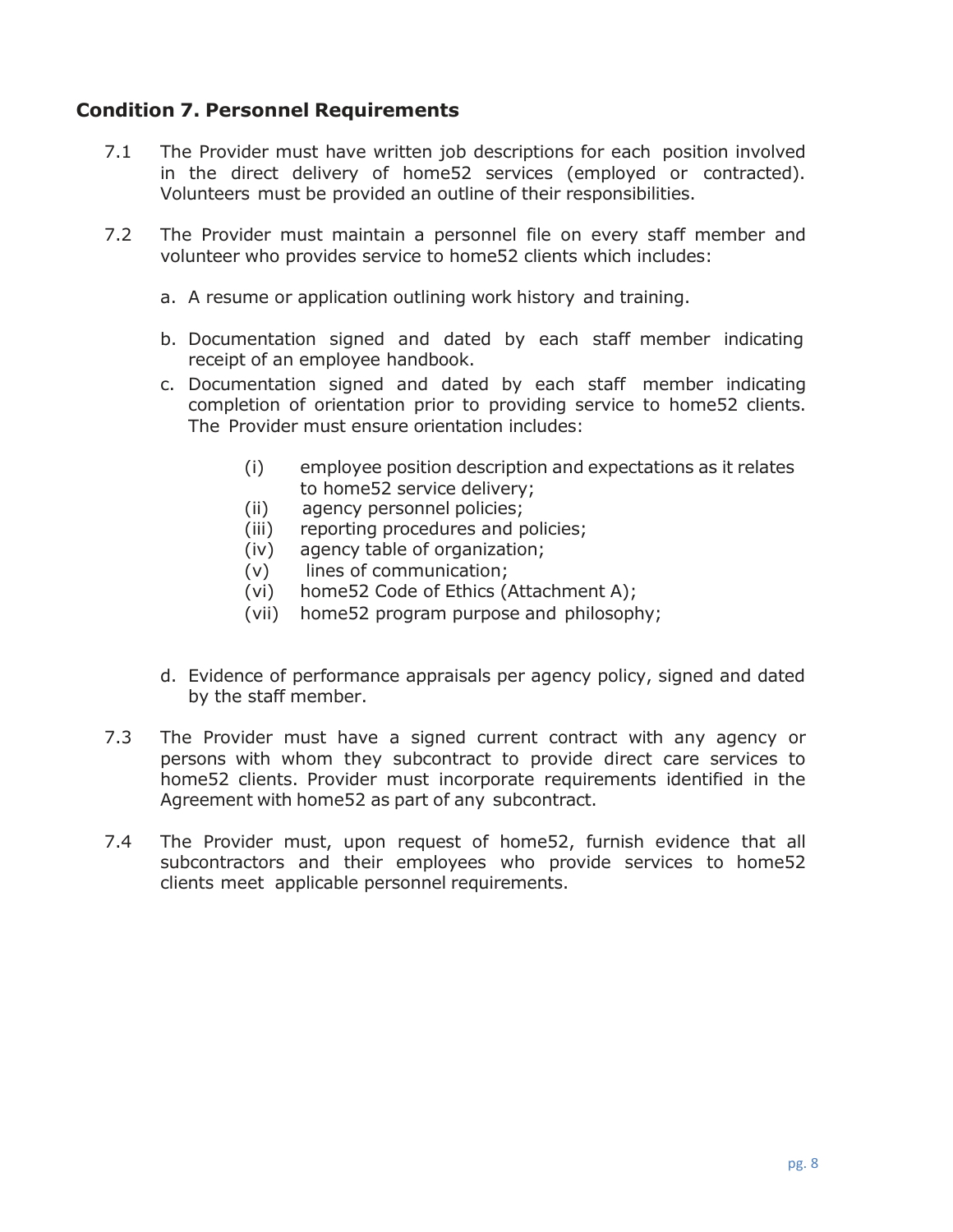# Attachment A **home52 - CODE OF ETHICS**

The service worker will treat all client/clients in a considerate and respectful manner. The service worker will not:

- A. Use the client's personal property without the client's consent including telephone for personal calls.
- B. Consume the client's food and beverages.
- C. Eat food brought to the client's home without client's consent.
- D. Forge client's signature or falsify documentation.
- E. Bring friends, relatives, pets or any unauthorized individual to the client's home.
- F. Transport client away from home (unless authorized) or take the client to the provider's place of residence.
- G. Breach client's privacy or divulge client information.
- H. Consume alcoholic beverages, medicine, drugs, or other chemical substances not in accordance with the legal, valid, prescribed use and/or in any way that impairs the provider in the delivery of services to the client while in the client's home or prior to service delivery.
- I. Smoke in the client's home.
- J. Watch television or play computer or video games, including on the client's phone or personal phone.
- K. Steal, borrow, accept, obtain or attempt to obtain money or anything of value, including gifts or tips from the client, household members and family members of the client or caregiver.
- L. Discuss personal problems, religious or political beliefs with the client and others in the care setting.
- M. Engage in non-care related socialization with individuals other than the client (e.g. a visit from a person who is not providing care to the individual; making or receiving a personal telephone call; or, sending or receiving a personal text message, email, or video).
- N. Provide care to individuals other than the client.
- O. Sleep at the client's residence.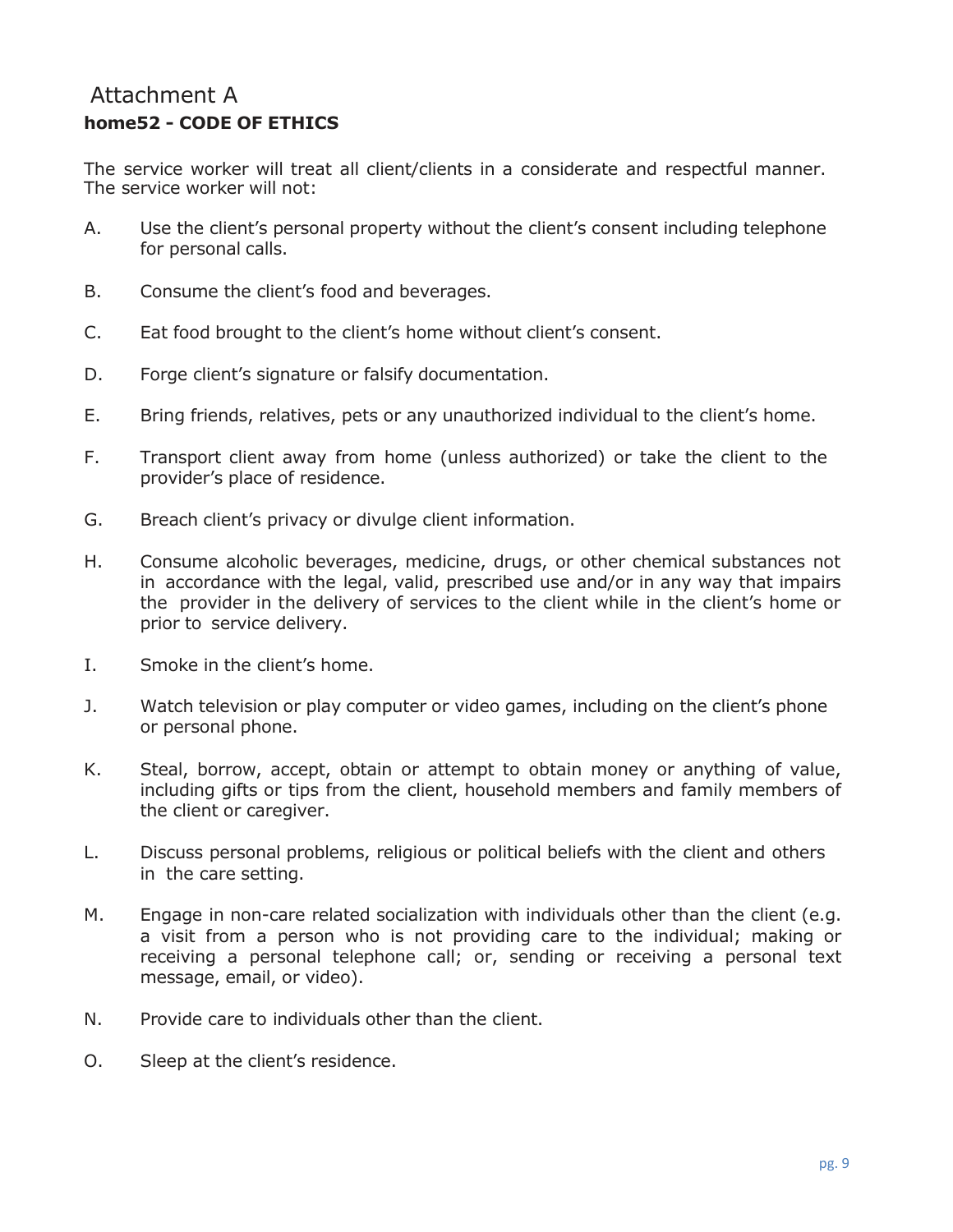- P. Engage in sexual conduct or in conduct that may reasonably be interpreted as sexual in nature, regardless of whether or not the contact is consensual with the client.
- Q. Engage in behavior that may reasonably be interpreted as inappropriate involvement in the client's personal relationships.
- R. Engage in behavior that causes or may cause physical, verbal, mental or emotional distress or abuse to the client including any manner of publishing photos of the client on social media websites without the client's written consent.
- S. Be designated to make decisions for the client in any capacity involving a declaration for mental health treatment, power of attorney, durable power of attorney, or guardianship, or authorized representative.
- T. Sell or purchase from the client products or personal items. The only exception to this prohibition occurs when the client is a family member and the provider is not delivering services.
- U. Engage in behavior that constitutes a conflict of interest or takes advantage of or manipulates services contracted by home52, resulting in an unintended advantage for personal gain that has detrimental results for the client, the client's family or caregivers, or another provider.
- V. Leave the home for a purpose not related to the provision of services without notifying the agency supervisor, the client's emergency contact person, any identified caregiver, and/or the client's care manager, or, for client-directed service providers, leave the home without the consent and/or knowledge of the client.
- W. Extend the relationship with the client beyond the specific service boundaries that have been established by the applicable service specification(s).
- X. Engage in a disagreement with the client but will, instead, seek to improve communication and express willingness to work together constructively. In the event of a disagreement home52 is to be contacted immediately. The definition of disagreement is a failure or refusal to agree which may escalate into a conflict or quarrel.
- Y. Deny service to a client due to the client's living conditions including pest, health, behavior or language. home52 does make the distinction between behavior and language that are the result of a condition verses someone who consistently displays inappropriate, intolerable behavior/language or threatening behavior/language. Providers must comply with OSHA standards and the Fair Labor Standards Act for employees. Inappropriate behavior does include inappropriate touching. Language as referenced in section Y does not refer to languages that are not English.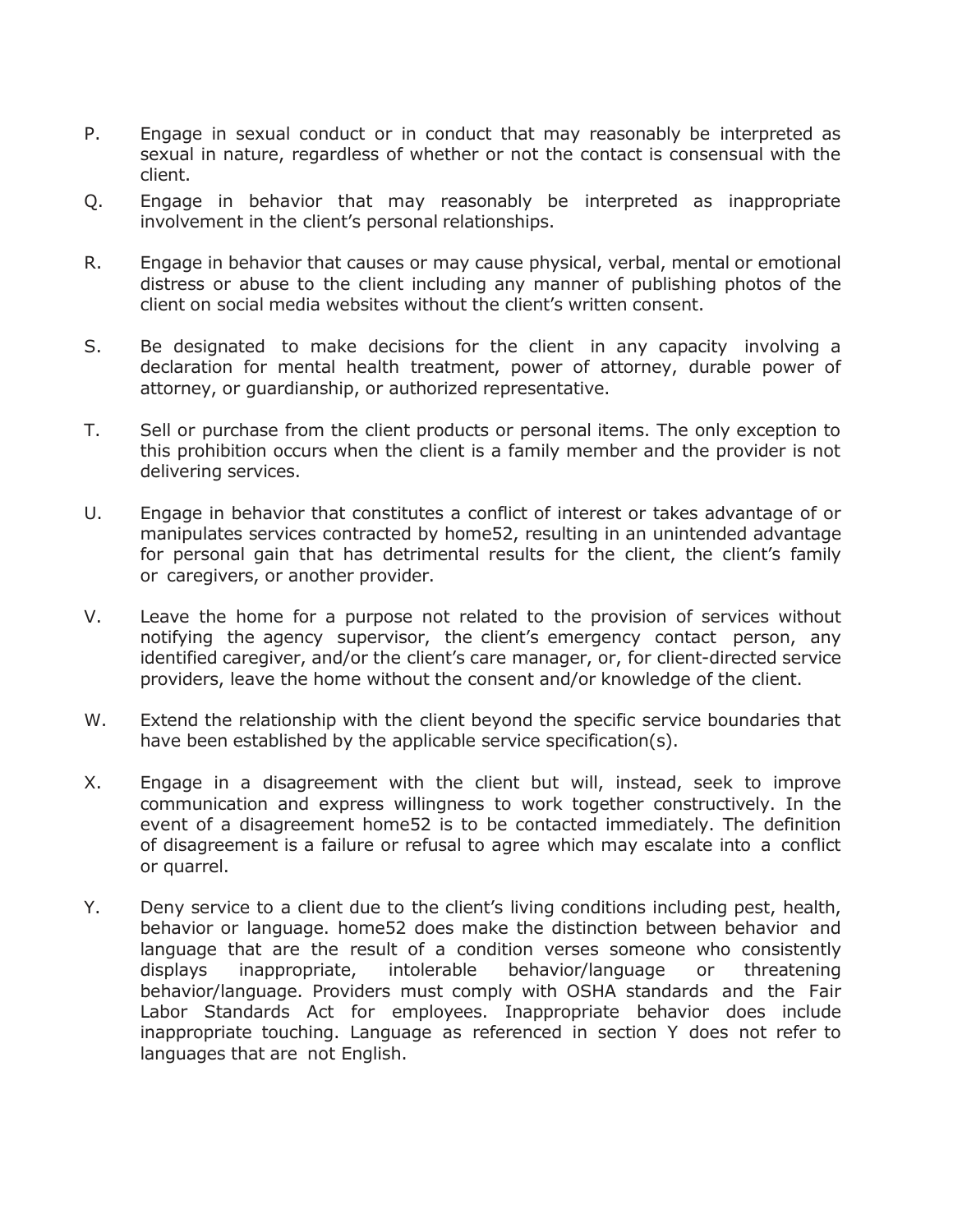# Attachment B

#### **home52 FREE DATABASE REVIEWS AND BCII CRIMINAL RECORDS CHECK**

1.1 The Provider shall conduct free database reviews and BCII criminal records check of all volunteers, applicants and existing employees providing direct care to home52 clients. Direct care is defined as any in-person contact with one or more clients who receive a home52 service or any access to a home52 client's personal property or personal records.

#### **REQUIRED ELEMENTS:**

- 1.2 The Provider shall review the following free databases before conducting the criminal records checks required under 2.0 for volunteers and applicants hired on or after August 1, 2013 and for all existing employees according to the schedule outlined under paragraph 2.0 and 2.02 of this condition.
	- a SAM: The United States general services administration's system for award management, which is available at [https://www.sam.gov/;](https://www.sam.gov/)
	- b OIG: The office of inspector general of the United States department of health and human services' list of excluded individuals, which is available at [https://exclusions.oig.hhs.gov/;](https://exclusions.oig.hhs.gov/)
	- c Abuser registry: The department of developmental disabilities' registry of employees who cited for abuse, neglect, or misappropriation, which is available at [https://its.prodapps.dodd.ohio.gov/ABR\\_Default.aspx;](https://its.prodapps.dodd.ohio.gov/ABR_Default.aspx)
	- d Medicaid: The department of Medicaid's online provider exclusion and suspension list, which is available at [https://medicaid.ohio.gov/provider/EnrollmentandSupport/](https://medicaid.ohio.gov/provider/EnrollmentandSupport/ProviderExclusionandSuspensionList) [Provid](https://medicaid.ohio.gov/provider/EnrollmentandSupport/ProviderExclusionandSuspensionList)erExclusionandSuspensionList;
	- e Sex offender search: The Ohio attorney general's sex offender and child-victim offender database, which is available at [http://www.icrimewatch.net/index.php?AgencyID](http://www.icrimewatch.net/index.php?AgencyID=55149&amp%3Bamp%3Bdisc)=55149&disc=;
	- f Offender search: The department of rehabilitation and correction's database of inmates, which is available at [https://appgateway.drc.ohio.gov/OffenderSearch;](https://appgateway.drc.ohio.gov/OffenderSearch) and,
	- g Nurse aide registry: The department of health's state nurse aide registry, which is available at [https://odhgateway.odh.ohio.gov/nar/nar\\_registry\\_search.aspx.](https://odhgateway.odh.ohio.gov/nar/nar_registry_search.aspx) If the applicant or employee does not present proof that he or she has been a resident of Ohio for the five-year period immediately preceding the date of the database review, the provider shall conduct a database review of the nurse aide registry in the state or states in which the applicant or employee lived.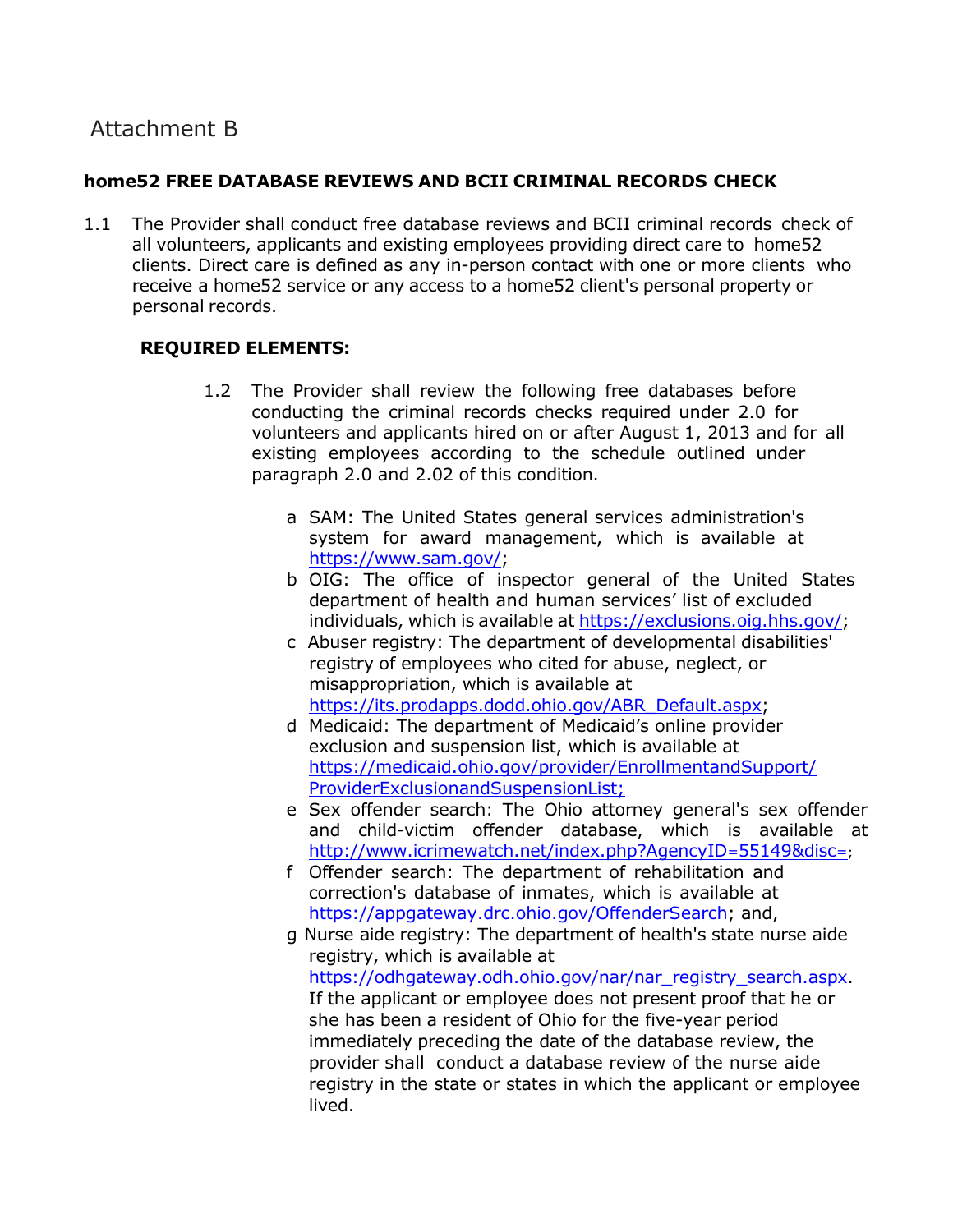- 1.3 The Provider shall not utilize a volunteer, employ an applicant, or continue to employ an employee in a position that involves providing direct-care services to a home52 client if:
	- a Any of the databases listed in paragraph 1.01 a through g of this condition list the volunteer, applicant, or employee; or
	- b The database listed in paragraph 1.01g of this condition lists the volunteer, applicant, or employee as an individual who neglected or abused a long-term care facility resident or residential care facility resident or misappropriated such a resident's property.
- 1.4 If the Provider's review of the free databases listed under paragraph 1.01 of this condition discloses disqualifying information about a volunteer, applicant, or employee, the Provider shall inform the individual of the disqualifying information.
- 1.5 Employment-service exemption: A Provider that provides direct care services is not required to review the free databases listed under paragraph 1.01 of this condition if the applicant or employee was referred to the provider by an employment service that refers applicants to responsible entities to fill full-time, part-time, or temporary positions involving direct care and the employment services provides the Provider with a report of the results of the review of the free databases that shows that the applicant or employee is not disqualified from direct-care employment.

| ON WHOM IS A CRIMINAL RECORDS CHECK REQUIRED       |                                                      |                                    |                                     |  |  |
|----------------------------------------------------|------------------------------------------------------|------------------------------------|-------------------------------------|--|--|
| DIRECT CARE<br>POSITION WITH<br>home <sub>52</sub> | <b>APPLICANTS</b><br><b>FOR</b><br><b>EMPLOYMENT</b> | <b>CURRENT</b><br><b>EMPLOYEES</b> | <b>CURRENT</b><br><b>VOLUNTEERS</b> |  |  |
| <b>CLIENTS</b>                                     | and<br><b>VOLUNTEERS</b>                             | <b>5 YEAR RECHECK</b>              | <b>5 YEAR RECHECK</b>               |  |  |
| Only has access<br>to client personal<br>records   | Yes                                                  | No.                                | No.                                 |  |  |
| <b>Rural and County</b><br>Transit positions       | Yes                                                  | No.                                | <b>No</b>                           |  |  |
| All other direct<br>care                           | Yes                                                  | Yes                                | No                                  |  |  |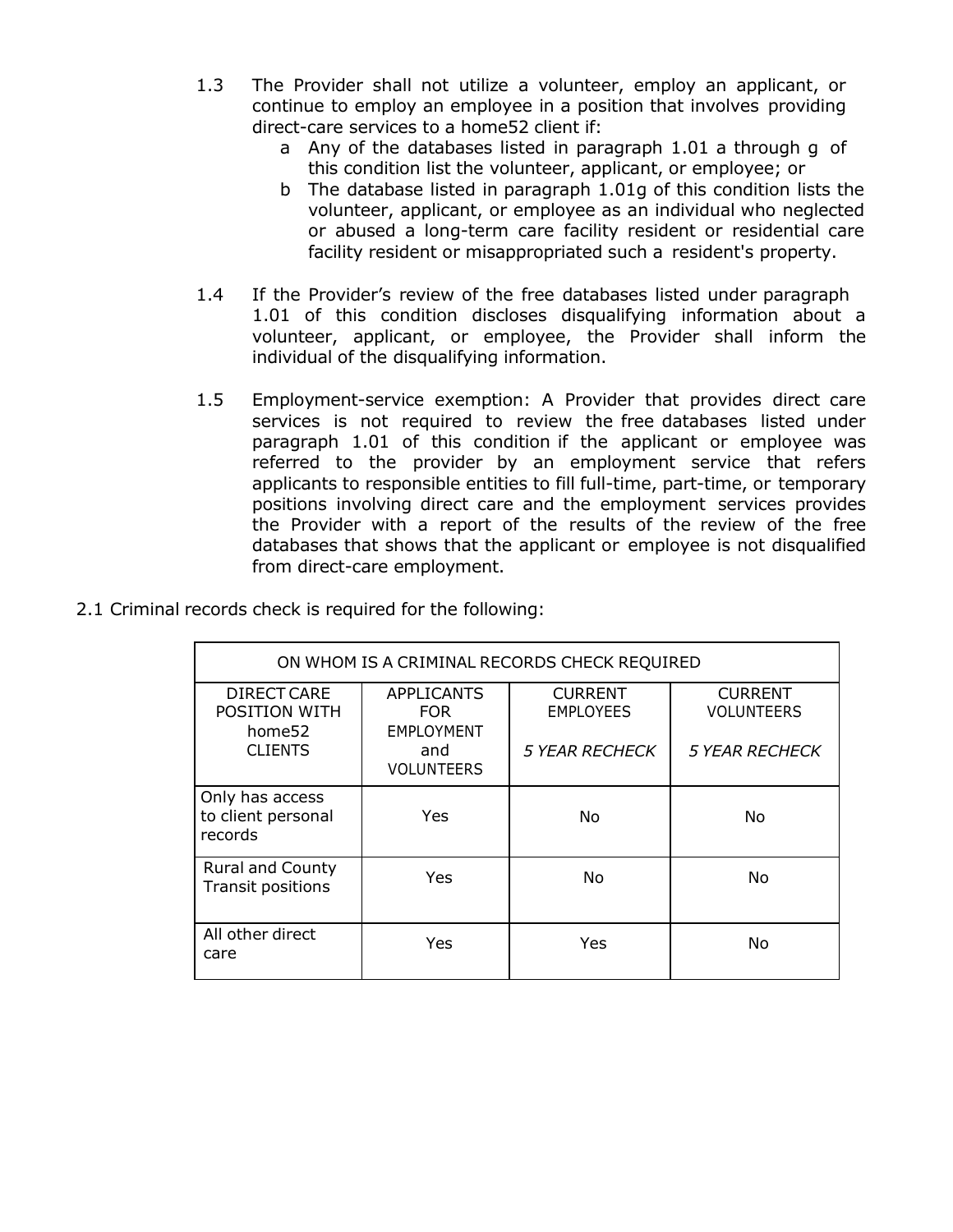- 2.2 New applicants for paid positions and new volunteers:
	- a The Provider shall conduct a BCII criminal records check on each applicant under final consideration for employment and on each individual applying to serve as a volunteer.
- 2.3 Current employees:

At least once every five years: Except as provided for in paragraph 3.1 of this condition, the provider shall conduct a criminal record check on each employee who provides direct care at least once every five years according to one of the following three schedules:

a Employees hired on or prior to 12/31/2008, should have had a BCII completed in 2013 and a recheck in 2018. Provider shall conduct a recheck no later than thirty days after the date of the last check and so on every five years. (Example - BCII check on Sept. 1, 2013, recheck on Sept 7,

2018 next check due within 30 days of Sept 7, 2023, and so on.) b **Employees hired January 1, 2009 and after**: If the Provider hired the employee on or after January 1, 2009, the Provider shall conduct a criminal records check of the employee no later than thirty days after the fifth anniversary of the employee's date of hire and no later than thirty days after each anniversary of the date of hire every five years after the first fifth-year anniversary of the date of hire.

(Example - if the Provider hired an employee on February 1, 2011, the Provider shall conduct a criminal record check on the employee no later than thirty days after February 1, 2016, no later than thirty days after February 1, 2021, and so on.)

- c **More frequently than five years**: If the Provider conducts criminal records checks on an employee more frequently than every five years, the Provider is not responsible for conducting criminal records check according to the five-year anniversaries of the employee's date of hire. If a responsible party complies with the requirements for rapback, the responsible party is conducting criminal records checks on a daily basis, which is a less-than-five- year schedule.
- 3.2 Exemptions: A Provider that provides direct-care services is not required to conduct the free database reviews or the BCII five-year criminal records recheck on a direct-care employee if the only type of direct care that the individual provides is:
	- a Having access to a client's personal records (e.g., an employee working in a Provider 's office who does not enter a client's home or an employee of a personal emergency response system's central monitoring station who does not enter a client's home);
	- b Under direction of a Rural or County Transit System; or,
	- d Providing services as a volunteer.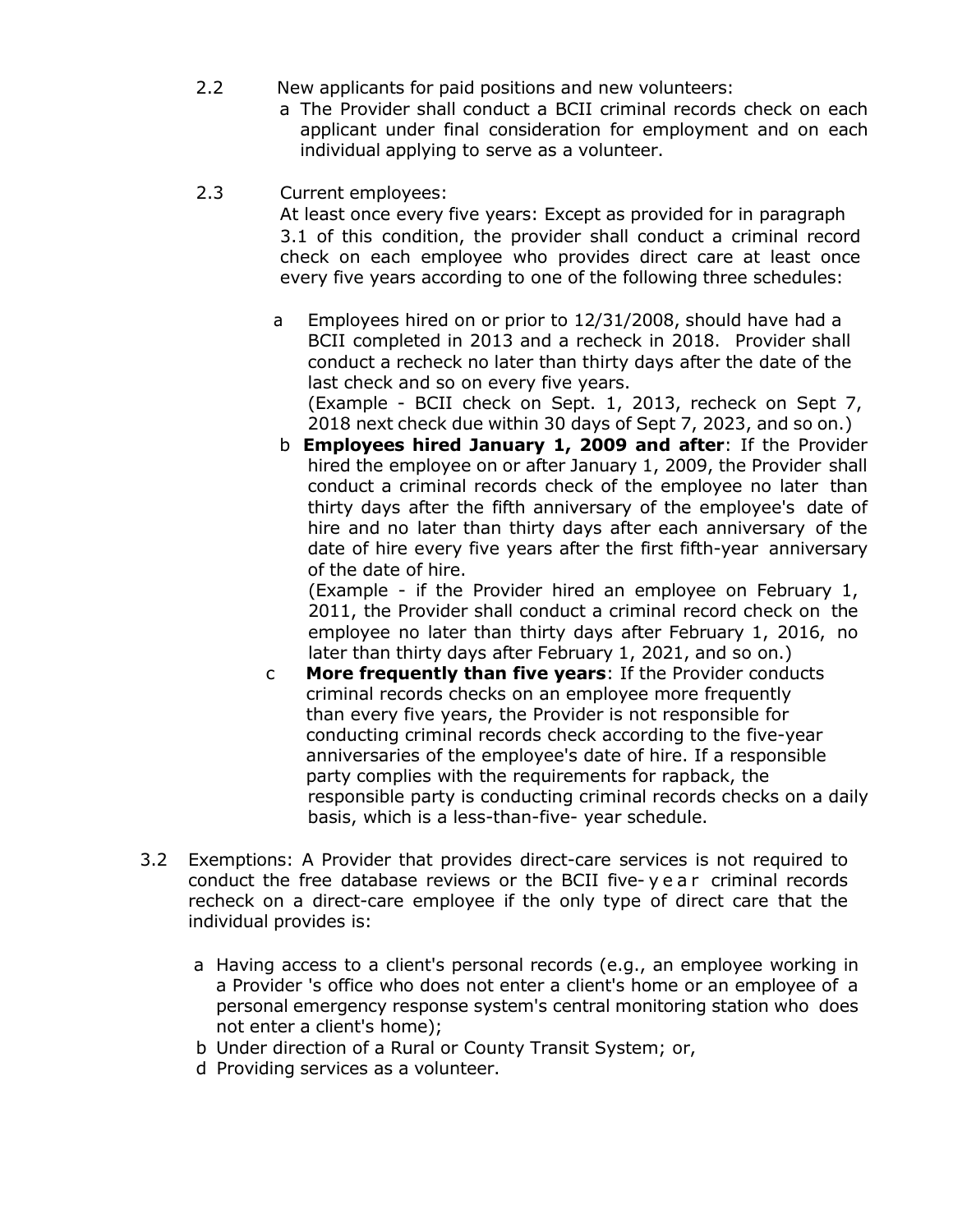- 4.0 Reverification: If any person has requested a criminal records check of a volunteer, applicant, or employee in the past year, a provider may request a reverification of the criminal record from BCII. The reverification of a criminal records check has the same validity as a criminal records check.
- 5.1 Notification: The Provider shall inform each volunteer and applicant of the following at the time of initial application for a position to provide direct care (or referral to a Provider that provides direct-care services by an employment service):
	- a Free database reviews: The Provider is required to review the free databases to determine if the Provider is prohibited from utilizing the volunteer or employing the applicant in a direct-care position.
	- b Criminal records checks: Unless the free database reviews reveal that the applicant or volunteer may not be employed or utilized in a direct care position:
		- (i) The Provider is required to conduct a criminal records check to determine if the Provider is prohibited from utilizing the volunteer or employing the applicant in a direct care position; and,
		- (ii) The applicant is required to provide a set of the volunteer or applicant's fingerprint impressions as part of a criminal records check.
	- c Frequency: If the Provider utilizes the volunteer or employs the applicant, as a condition of continued employment, the provider shall conduct the free database reviews listed in 1.01 and shall request BCII criminal records checks to determine if the Provider is prohibited from employing the applicant in a direct-care position.
	- d Fees:
		- (i) If applicable, the fee required under paragraph 8.0 of this condition.
		- (ii) Any fees that are associated with obtaining fingerprint impressions.
- 6.0 FBI: If a volunteer, applicant, or employee does not furnish the Provider with evidence that he or she has been a resident of Ohio for the five-year period immediately preceding the date the Provider requests the criminal records check, or if the applicant does not provide the Provider with evidence that BCII has requested his or her criminal records from the FBI within that five- year period, the Provider shall request that BCII obtain information from the FBI as part of the criminal records check. Even if an applicant does furnish the Provider with evidence that he or she has been a resident of Ohio for the fiveyear period, the provider may request that BCII obtain information from the FBI as part of the criminal records check.
	- 7.1 Forms and fingerprints:
		- 7.2 The Provider shall provide each volunteer or applicant with the form fingerprint impression sheet required to conduct a criminal records check, which may be tangible, electronic, or both tangible and electronic.
			- a If the Provider requests that BCII include information from the FBI in the criminal records check report, the Provider shall also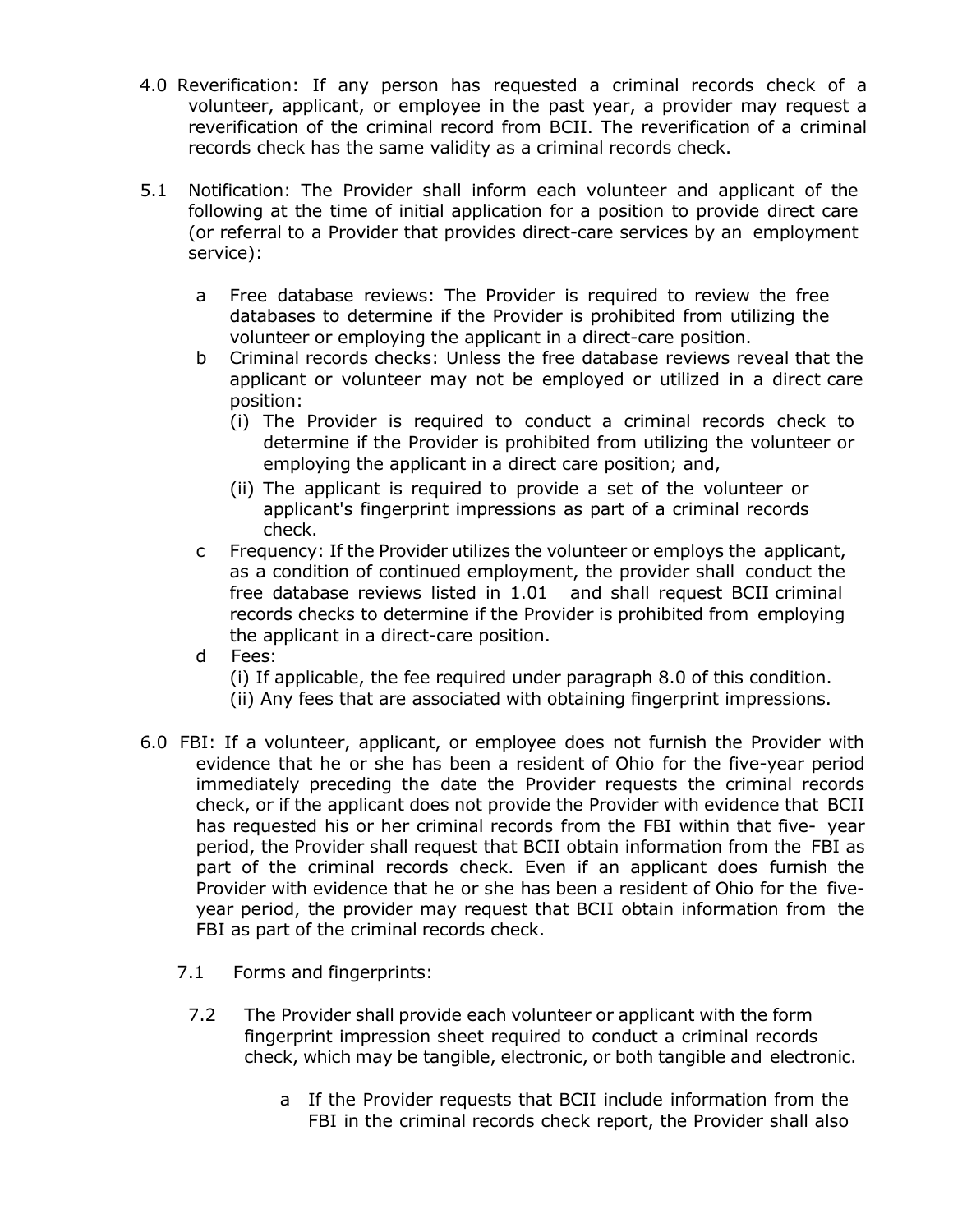provide the volunteer or applicant with the form necessary to obtain the FBI's information; and,

b The Provider shall forward the completed form(s) and fingerprint impression sheet to BCII for processing.

7.3 The BCII reason codes must ensure sealed records are included in the criminal records check.

8.1 Investigation fees:

8.2 The Provider shall pay BCII the fee prescribed for each criminal records check.

8.3 The Provider may charge a volunteer or applicant a fee so long as the fee does not exceed the amount the Provider pays to BCII, but only if:

- a The Provider notified the volunteer or applicant at the time of initial application of the amount of the fee and that, unless the fee was paid, the Provider would not consider the volunteer or applicant for employment; and,
- b The medical assistance program established under Chapter 5111 of the Revised Code does not reimburse the Provider for the fee.

8.4 The Provider may not charge an employee for the 5-year BCII recheck fee.

- 9.1 Employment-service exemption: A Provider that provides direct-care services is not required to request a criminal records check of an applicant or employee under paragraph 2.0 of this condition if the applicant or employee was referred to the Provider by an employment service that refers applicants to Providers to fill full-time, part-time, or temporary positions involving direct care and:
	- a The employment service provides the Provider with a criminal records check report on the applicant or employee that was conducted no more than one year before the applicant's or employee's referral and the criminal records check report demonstrates that the applicant or employee was not convicted of a disqualifying offense; or, the report demonstrates that the applicant or employee was convicted of a disqualifying offense, but the Provider chooses to hire the applicant under paragraph 11.0 of this condition ; or,
	- b The employment service or the applicant provides the Provider with a letter from the employment service, that is on the employment service's letterhead, that is dated and signed by a supervisor or another designated official of the employment service, and that states that the employment service has requested a criminal records check on the applicant, that the requested criminal records check will include a determination of whether the applicant has been convicted of a disqualifying offense, that, as of the date set forth on the letter, the employment service had not received the criminal records check report, and that, when the employment service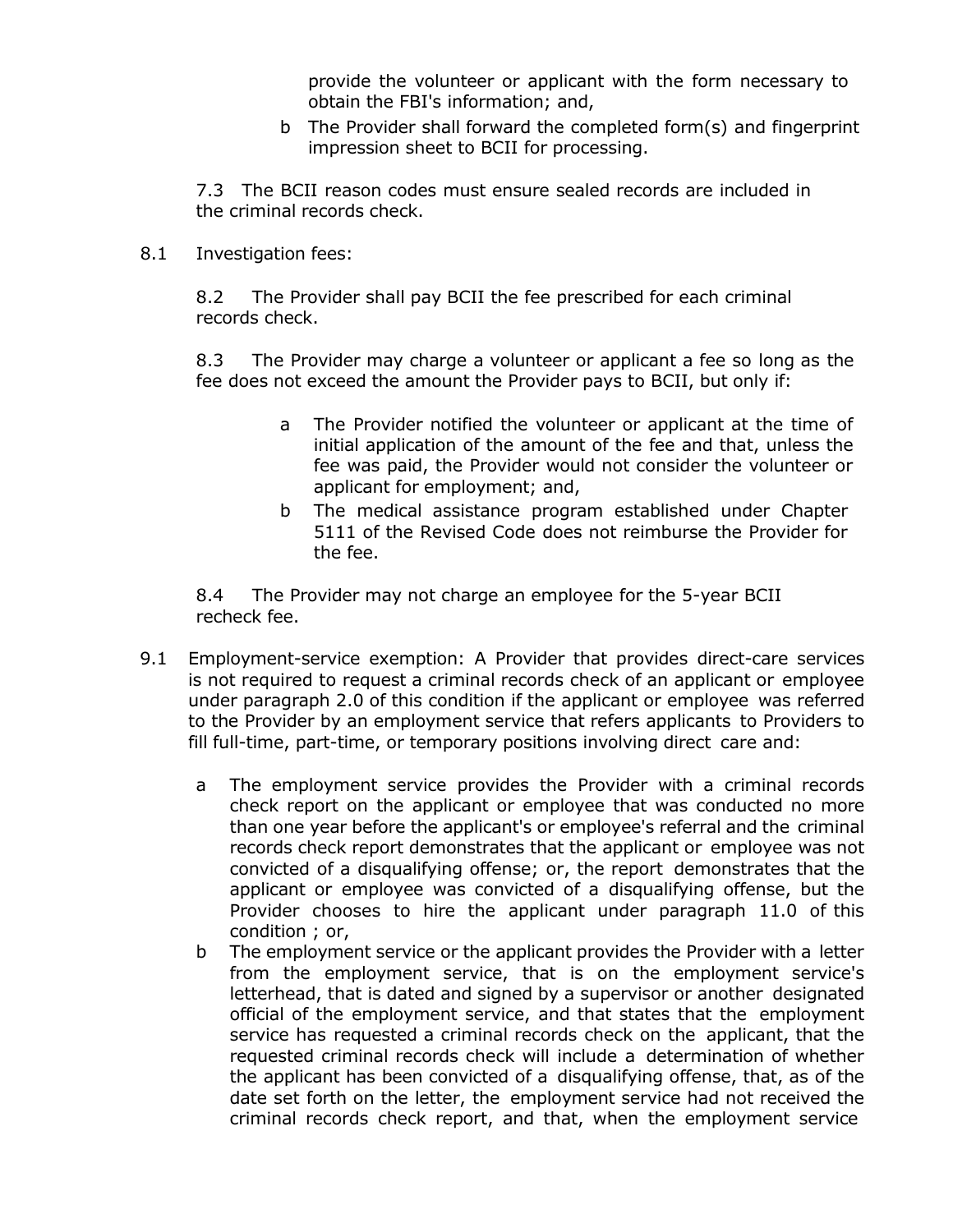receives the report, it promptly will send a copy of it to the Provider. If the Provider employs an applicant conditionally under this paragraph, it shall also comply with the requirements for conditional employment under paragraph 10 of this condition.

10.1 Conditional employment:

10.2 The Provider shall only utilize a volunteer or hire an applicant before obtaining a criminal records check report if:

- a The Provider reviewed the free databases, and the free database reviews do not disqualify the volunteer or applicant;
- b The Provider utilizes the volunteer or hires the applicant on a conditional basis;
- c The Provider initiates the process of obtaining a criminal records check no later than five business days after the volunteer or applicant begins conditional employment; and,
- d The volunteer or applicant furnishes the Provider with a completed fingerprint impression sheet before the

commencement of the individual's conditional employment.

- 10.3 Removal of conditionally hired volunteers and applicants:
	- a The Provider shall remove the volunteer or applicant from providing direct care to any home52 client if the provider does not receive a criminal records check report from BCII within the period ending sixty days after the provider requested it from BCII; or,
	- b Regardless of when the results of the criminal records check are obtained, if the results indicate that the volunteer or applicant was convicted of, plead guilty to, or been found eligible for intervention in lieu of conviction for a disqualifying offense, the Provider shall remove the volunteer or employee from providing direct services to any home52 client unless the Provider hires the

applicant under the terms of Paragraphs 11.0 through 13.0 of this condition.

- 11.0 Disqualifying Offenses and exclusionary periods: Attachment B of the Conditions of Participation (this document) lists disqualifying offenses and required exclusionary periods. The Provider must refer to Attachment B to determine if the Provider may utilize a volunteer, employ or continue to employ an employee in a position involving providing direct care if that volunteer, applicant, or employee was convicted of or plead guilty to an offense listed in Attachment B of this document.
- 12.1 Certificates: Except for an individual with a disqualifying offense listed under Tier I of Attachment B of this document, a Provider may utilize a volunteer, hire an applicant, or continue to employ an employee who was issued either:
	- a A Certificate of qualification for employment issued by a court of common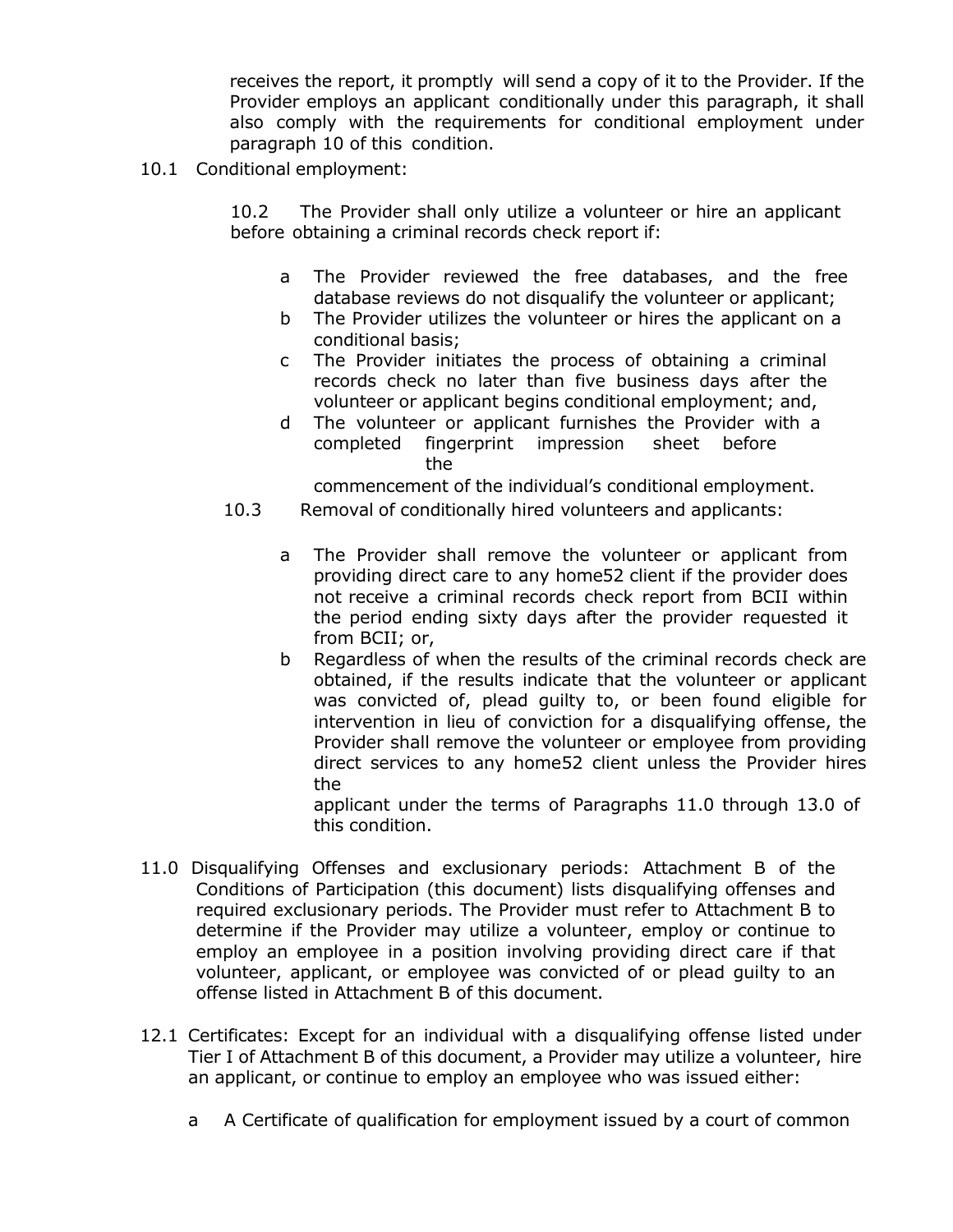pleas with competent jurisdiction pursuant to section 2953.25 of the Revised Code; or;

- b A Certificate of achievement and employability in a home and communitybased service-related field, issued by the department of rehabilitation and corrections pursuant to section 2961.22 of the Revised Code.
- 13.1 Pardons: A conviction or a plea of guilty to an offense listed or described in Attachment B of this document shall not prevent an applicant's employment or utilization of a volunteer under any of the following circumstances:
	- a The volunteer, applicant, or employee was granted an unconditional pardon for the offense pursuant to Chapter 2967 of the Revised Code;
	- b The volunteer, applicant, or employee was granted an unconditional pardon for the offense pursuant to an existing or former law of this state, any other state, or the United States, if the law is substantially equivalent to Chapter 2967 of the Revised Code;
	- c The conviction or guilty plea was set aside pursuant to law; or
	- d The volunteer, applicant or employee was granted a conditional pardon for the offense pursuant to Chapter 2967 of the Revised Code and the conditions under which the pardon was granted have been satisfied.
- 14.1 Records

14.2 Confidentiality: The Provider shall maintain the confidentiality of all criminal records check information, including information regarding disqualifying offenses*.* The Provider shall not make a report available to any person other than:

- a Appropriate staff within the Provider's agency;
- b The volunteer, applicant, or employee who is the subject of the criminal records check;
- c The staff of home52 and/or their designee.
- 14.3 Records retention: Personnel files:
	- a What to retain: for each volunteer and employee the Provider shall retain the following records:
		- (i) A copy of the result of each free database review required under paragraph 1.01 of this condition.
		- (ii) The original copy of any criminal records report or the original copy of any reverified criminal records report.
		- (iii) official copy of a certificate of qualification for employment, if a court issued a certificate of qualification to the employee.
		- (iv) official copy of a certificate of achievement and employability, if the department of rehabilitation and corrections issued a certificate of achievement and employability to the employee.
		- (v) An official copy of a pardon, if a governor pardoned the employee.
		- (vi) The date the Provider made a decision to utilize the volunteer or hired the employee.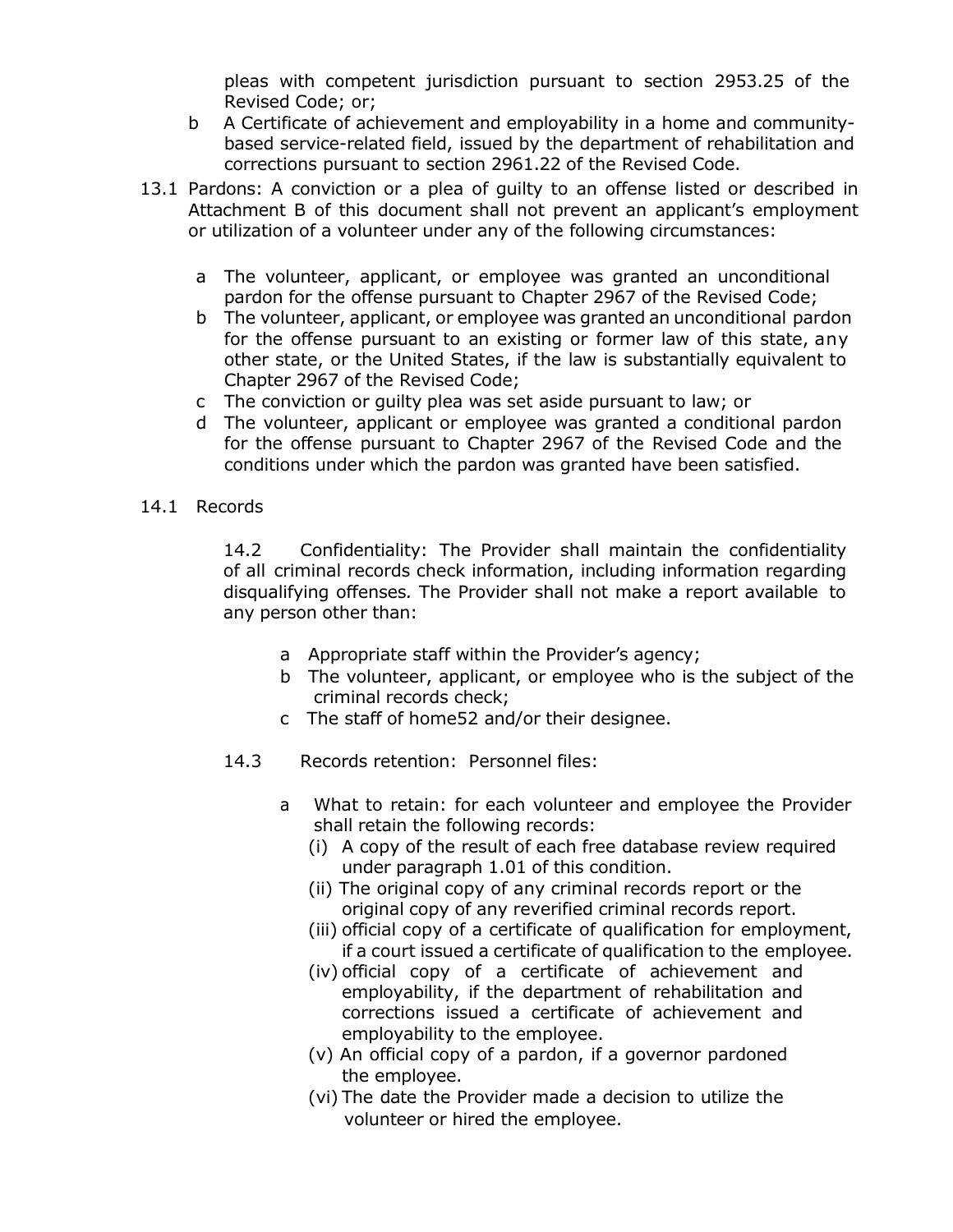- b Sealed files: To comply with paragraph 14.01 of this condition, the Provider shall retain the records required under paragraph 14.02a of this condition by sealing them within the personnel files or by retaining them in separate files from the personnel files.
- c Retain how long? The Provider shall retain the records and data identified in 14.02a during the entire term of their Agreement with home52 and for at least six (6) years after termination of the employee or volunteer.
- 15.1 Roster: The Provider shall maintain a roster of applicants, employees, and volunteers that includes, but is not limited to:
	- a The name of each applicant, employee, or volunteer.
	- b The date the applicant, employee or volunteer started to work for the provider.
	- c The date the criminal records check, and any recheck requests were submitted to BCII.
	- d The date the criminal records check(s) were received.
	- e A determination of whether the results of the check revealed that the applicant, employee or volunteer committed a disqualifying offense(s).
- 16.0 Records: The Provider, upon request, must make available to home52 staff and or designee any records relating to free database reviews and BCII criminal records checks, including but not limited to personnel files and the roster.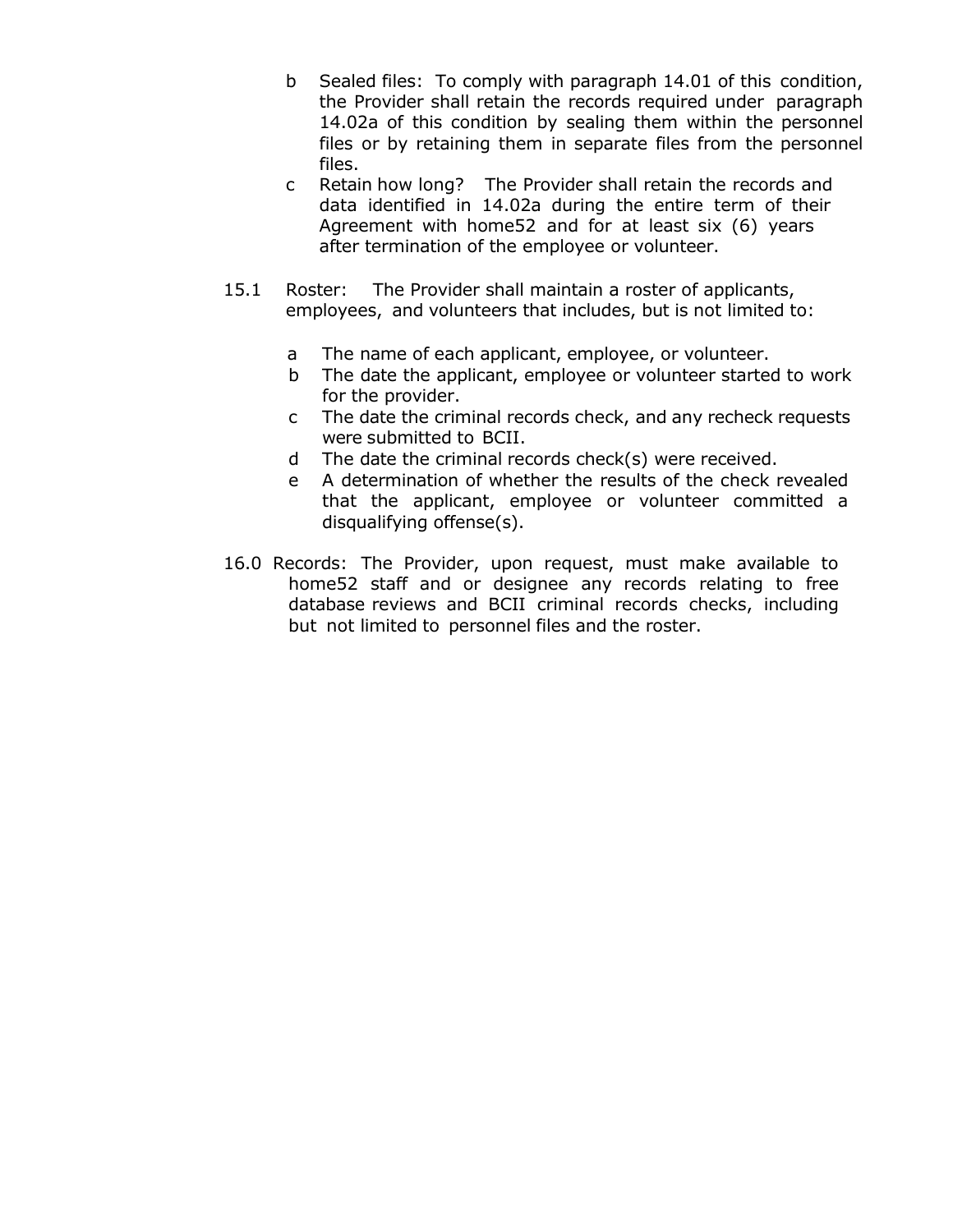#### **CRIMINAL RECORDS CHECK TIER REFERENCES**

**Tier I: Permanent exclusion:** No provider shall utilize a volunteer, employ an applicant or continue to employ an employee in a position involving providing direct care to a home52 client, if the individual was convicted of, or pleaded guilty to, an offense in any of the following sections of the Revised Code:

|          | Aggravated murder<br>Murder                                          |
|----------|----------------------------------------------------------------------|
|          | Voluntary manslaughter                                               |
| 2903.11  | Felonious assault                                                    |
|          | Permitting child abuse                                               |
|          | Failing to provide for a functionally impaired person                |
| 2903.34  | Patient abuse or neglect                                             |
| 2903.341 | Patient endangerment                                                 |
|          | Kidnapping<br>Abduction                                              |
|          |                                                                      |
|          | <b>Human Trafficking</b>                                             |
|          | Unlawful conduct with respect to documents                           |
|          | Rape                                                                 |
|          | Sexual battery                                                       |
|          | Unlawful sexual conduct with a minor, formerly corruption of a minor |
|          | Gross sexual imposition                                              |
|          | Sexual imposition                                                    |
|          | Importuning                                                          |
|          | Voyeurism                                                            |
| 2907.12  | Felonious sexual penetration                                         |
|          | Disseminating matter harmful to juveniles                            |
|          | Pandering obscenity                                                  |
|          | Pandering obscenity involving a minor                                |
|          | Pandering sexually oriented matter involving a minor                 |
|          | Illegal use of a minor in nudity-oriented material or performance    |
|          | Soliciting or providing support for an act of terrorism              |
|          | Making terroristic threats                                           |
|          | Terrorism                                                            |
| 2913.40  | <b>Medicaid Fraud</b>                                                |

If related to another offense of this rule, 2923.01(conspiracy), 2923.02 (attempt). Or 2923.03 (complicity);

A conviction related to fraud, theft; embezzlement; · breach of fiduciary responsibility, or other financial misconduct involving a federal or state-funded program, excluding the disqualifying offenses set forth in section 2913.46 (illegal use of SNAP or WIC program benefits)

A violation of an existing or former municipal ordinance or law of this state, any other state, or the United States that is substantially equivalent to any of the Tier I offenses or violations described above.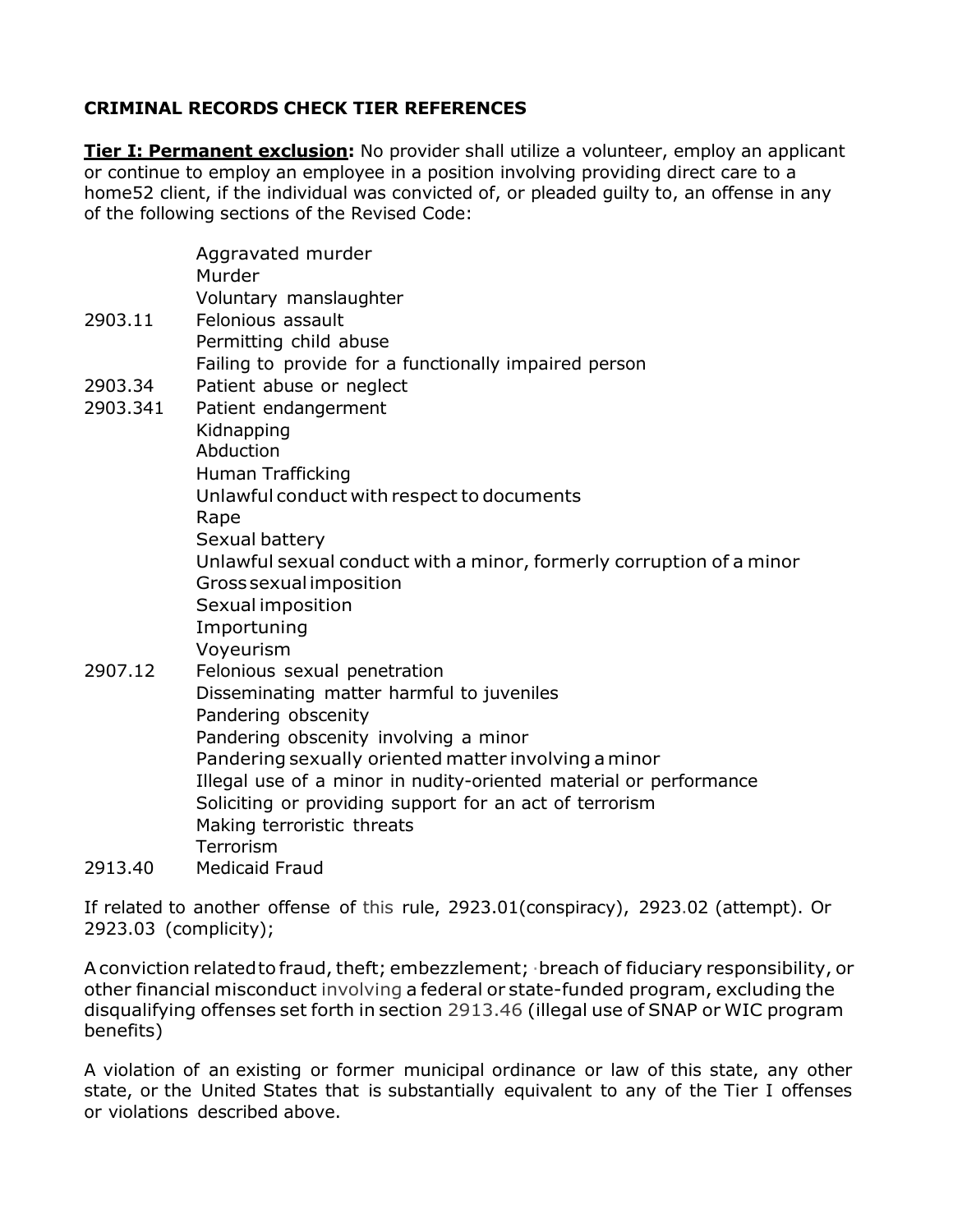**Tier II: Ten-Year exclusionary period:** No provider shall utilize a volunteer, employ an applicant or continue to employ an employee in a position involving providing direct care to a home52 client for a period of ten years from the date the individual was fully discharged from all imprisonment, probation or parole; if the individual was convicted of, or plead guilty to, an offense in any of the following sections of the Revised Code:

| 2903.04  | Involuntary manslaughter                                                       |
|----------|--------------------------------------------------------------------------------|
| 2903.041 | Reckless homicide                                                              |
|          | Child stealing, as it existed before July 1, 1996                              |
|          | Child enticement                                                               |
| 2905.11  | Extortion                                                                      |
|          | Compelling prostitution                                                        |
|          | Promoting prostitution                                                         |
|          | Enticement or solicitation to patronize a prostitute; procurement of a         |
|          | prostitute for another                                                         |
|          | Aggravated arson                                                               |
|          | Arson                                                                          |
| 2911.01  | Aggravated robbery                                                             |
| 2911.11  | Aggravated burglary                                                            |
| 2913.46  | Illegal use of SNAP or WIC program benefits                                    |
|          | Worker's compensation fraud                                                    |
|          | <b>Identity fraud</b>                                                          |
| 2917.02  | Aggravated riot                                                                |
|          | Carrying concealed weapons                                                     |
|          | Illegal conveyance or possession of deadly weapon or dangerous ordnance in     |
|          | a school safety zone, illegal possession of an object indistinguishable from a |
|          | firearm in a school safety zone                                                |
|          | Illegal conveyance, possession, or control of deadly weapon or ordnance into   |
|          | a courthouse                                                                   |
|          | Having weapons while under disability                                          |
|          | Improperly discharging a firearm at or into a habitation or school             |
|          | Discharge of firearm on or near prohibited premises                            |
| 2923.21  | Improperly furnishing firearms to a minor                                      |
| 2923.32  | Engaging in a pattern of corrupt activity                                      |
| 2923.42  | Participating in a criminal gang                                               |
|          | Corrupting another with drugs                                                  |
|          | Trafficking in drugs                                                           |
|          | Illegal manufacture of drugs or cultivation of marijuana                       |
| 2925.041 | Illegal assembly or possession of chemicals for the manufacture of drugs       |
| 3716.11  | Placing harmful or hazardous objects in food or confection                     |

If related to another offense under paragraph of this rule, 2923.01 (conspiracy), 2923.02 (attempt), or 2923.03 (complicity);

Or, a violation of an existing or former municipal ordinance or law of this state, any other state, or United States that is substantially equivalent to any of the Tier II offenses or violations described above.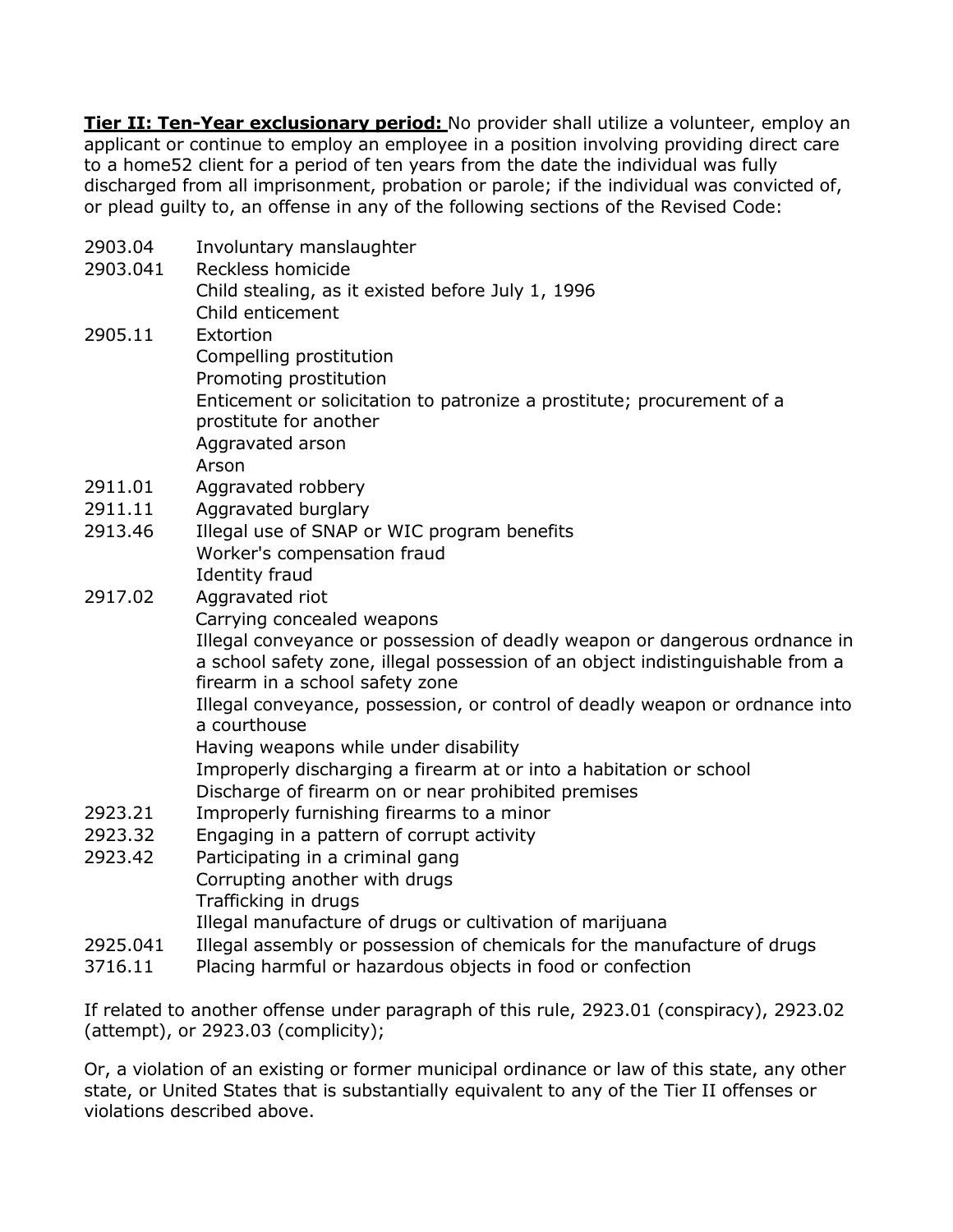If a volunteer, applicant, or employee was convicted of multiple disqualifying offenses, including an offense listed under Tier II, and another offense or offenses listed in under Tier II, Tier III and Tier IV of this rule, and if the multiple disqualifying offenses are not the result of, or connected to, the same act, the individual is subject to a fifteen-year exclusionary period.

**Tier III: Seven-Year exclusionary period:** No provider shall utilize a volunteer, employ an applicant, or continue to employ an employee in a position involving providing direct care to a home52 client for a period of seven years from the date the individual was fully discharged from all imprisonment, probation or parole; if the individual was convicted of, or plead guilty to, an offense in any of the following sections of the Revised Code:

- 959.13 Cruelty to animals
- 959.131 Prohibitions concerning companion animals
- 2903.12 Aggravated assault
- 2903.21 Aggravated assault
- 2903.211 Menacing by stalking
- 2905.12 Coercion
- 2909.04 Disrupting public services
- 2911.02 Robbery
- 2911.12 Burglary
- 2913.47 Insurance Fraud
- 2917.01 Inciting to violence
- 2917.03 Riot
- 2917.31 Inducing panic
- 2919.22 Endangering children
- 2919.25 Domestic violence
- 2921.03 Riot
- 2921.11 Perjury
- 2921.13 Falsification, falsification in a theft offense, falsification to purchase a firearm, or falsification to obtain a concealed handgun license **Escape**

Aiding escape or resistance to lawful authority

Illegal conveyance of weapons, drugs, or other prohibited items onto the grounds of a detention facility or institution

- Funding drug trafficking
	- Illegal administration of distribution of anabolic steroids
- 2925.24 Tampering with drugs
- 2927.12 Ethnic intimidation

If related to another offense under paragraph of this rule, 2923.01 (conspiracy), 2923.02 (attempt), or 2923.03 (complicity); Or, a violation of an existing or former municipal ordinance or law of this state, any other state, or United States that is substantially equivalent to any of the Tier III offenses or violations described above.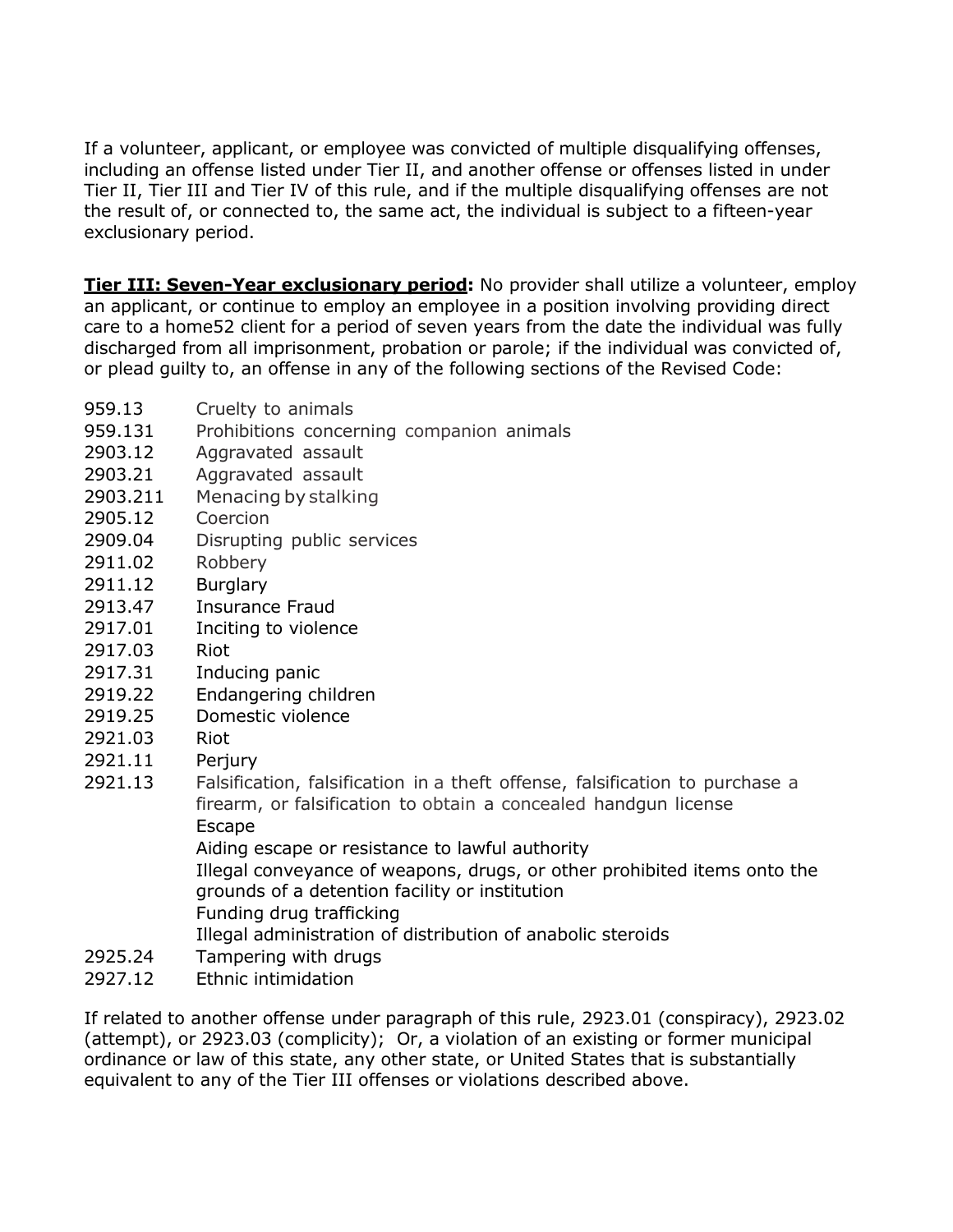If a volunteer, applicant, or employee was convicted of multiple disqualifying offenses, including an offense listed under Tier III, and another offense or offenses listed in under Tier III and Tier IV of this rule, and if the multiple disqualifying offenses are not the result of, or connected to, the same act, the individual is subject to a ten-year exclusionary period.

**Tier IV: Five-Year exclusionary period:** No provider shall utilize a volunteer, employ an applicant, or continue to employ an employee in a position involving providing direct care to a home52 client for a period of five years from the date the individual was fully discharged from all imprisonment, probation or parole; if the individual was convicted of, or plead guilty to, an offense in any of the following sections of the Revised Code:

2903.13 Assault 2903.22 Menacing 2907.09 Public indecency Soliciting, engaging in solicitation after a positive HIV test Prostitution 2907.33 Deception to obtain matter harmful to juveniles 2911.13 Breaking and entering Theft Unauthorized use of a vehicle Unauthorized use of computer, cable, or telecommunication property Telecommunications fraud 2913.11 Passing bad checks 2913.21 Misuse of credit cards Forgery, forging identification cards Criminalsimulation Defrauding a rental agency or hostelry Tampering withrecords Securing writings by deception Personating an officer 2913.441 Unlawful display of law enforcement emblem 2913.45 Defrauding creditors 2913.51 Receiving stolen property 2919.12 Unlawful abortion 2919.121 Unlawful abortion uponminor 2919.123 Unlawful distribution of an abortion-inducing drug Interferencewithcustody Contributing to the unruliness or delinquency of a child 2921.12 Tampering with evidence 2921.21 Compounding a crime 2921.24 Disclosure of confidential information 2921.32 Obstructing justice 2921.321 Assaulting or harassing a police dog, horse, or service animal